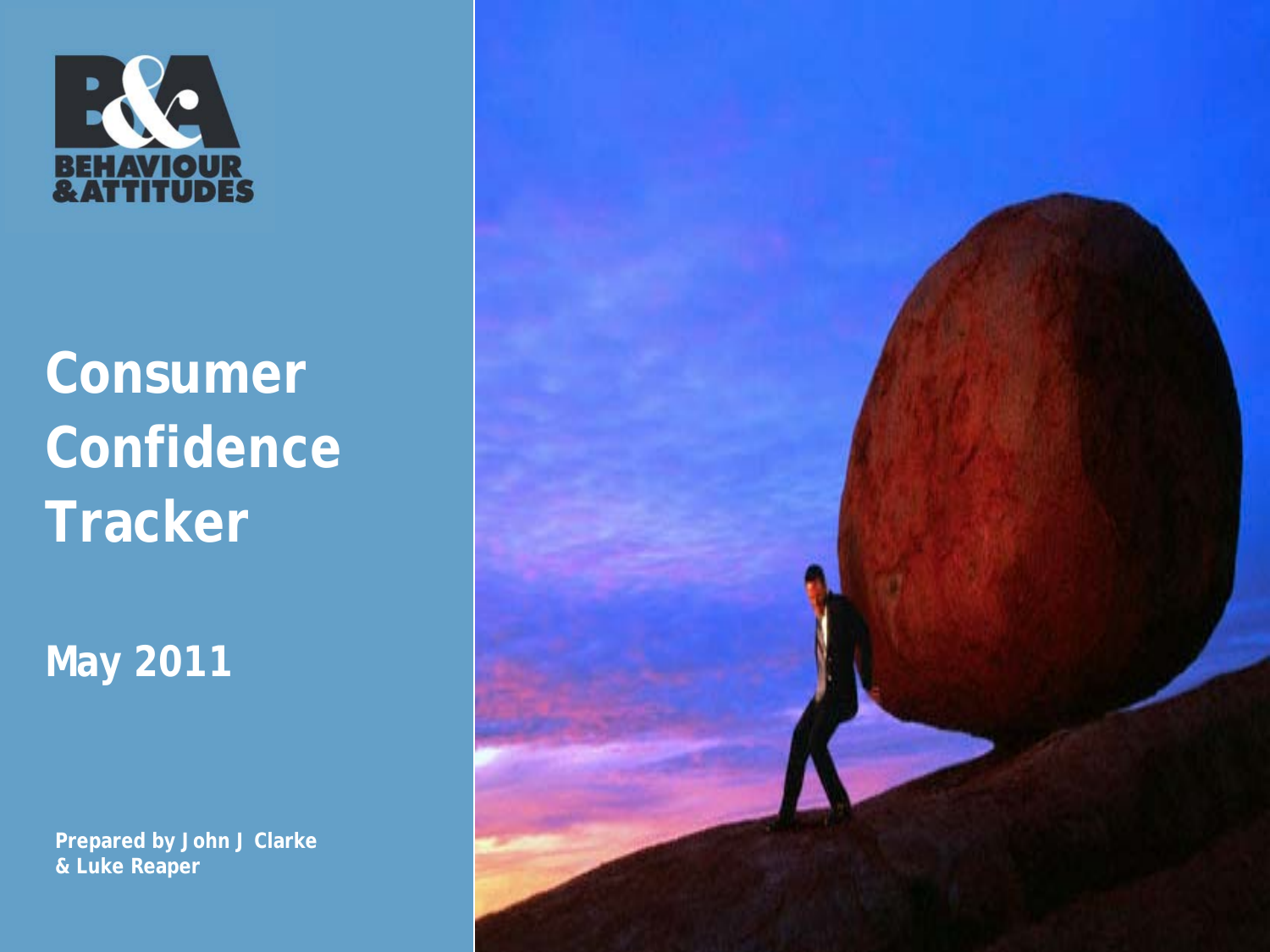### **Introduction**

- This report presents the findings of the latest phase of the Behaviour & Attitudes' Consumer Confidence Tracker.
- Survey results for this phase are based on a sample of 1004 adults aged 16+, quota controlled in terms of age, gender, socio-economic class and region to reflect the profile of the adult population of the Republic of Ireland.
- All interviewing on the survey is conducted on our fortnightly face-to-face Barometer by trained members of the B&A field force working under ESOMAR guidelines.
- Fieldwork on the latest wave was carried out between 8<sup>th</sup> April to 19<sup>th</sup> April 2011.
- At the end of this report we have also included some of the latest CSO data on GNP, retail sales, unemployment and inflation.
- The figures contained within the B&A Consumer Confidence Barometer have an estimated margin of error 3.2%.

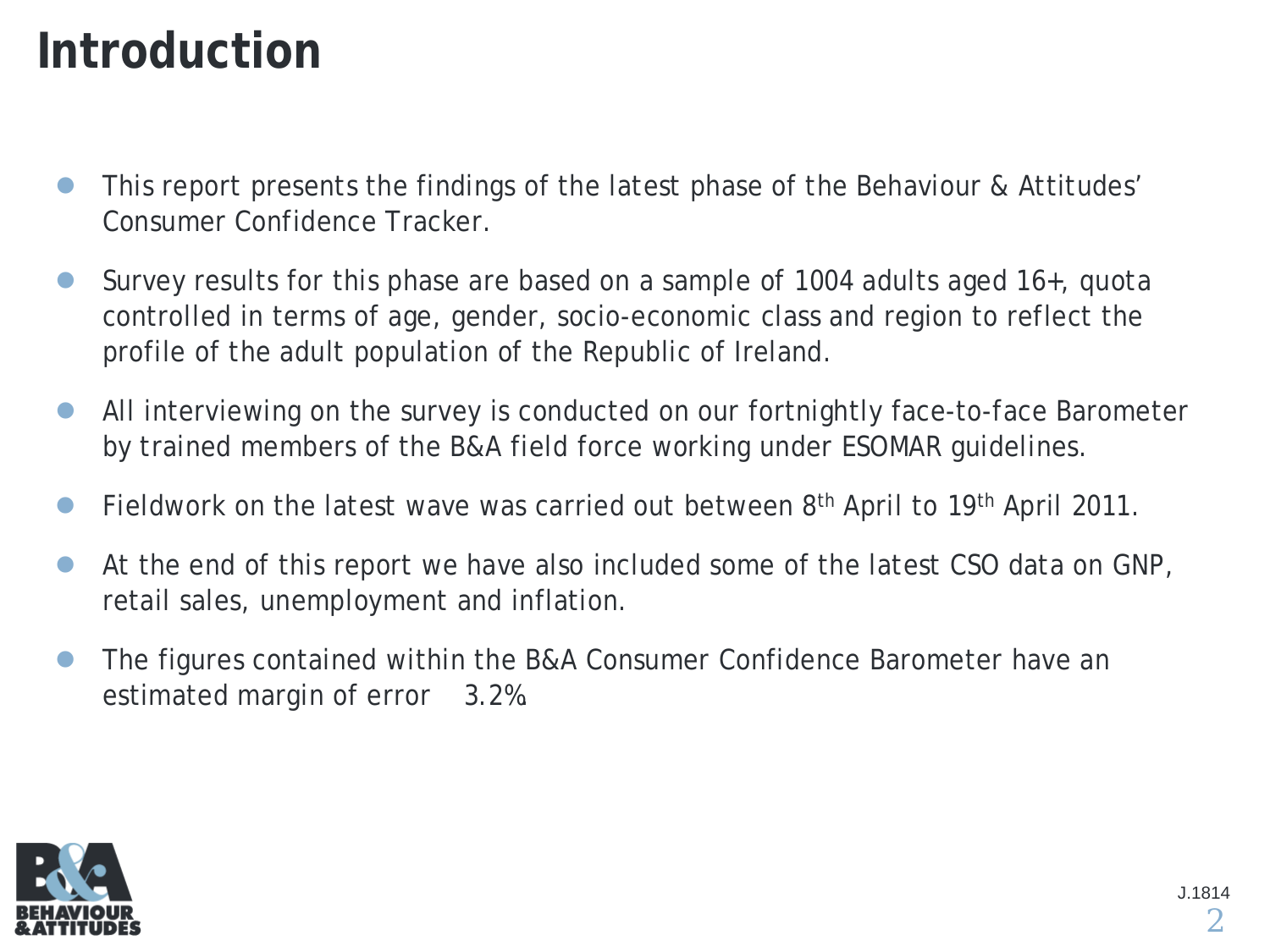### **About Behaviour & Attitudes**

- Behaviour and Attitudes is Ireland's largest and most experienced independently owned research company. We have 30 permanent staff members which includes 10 directors, the most experienced team in the Irish market. In addition, we have a team of over 150 experienced, fully trained face-to-face interviewers nationwide. Our Dublin CATI (telephone) Unit is based in our offices in Milltown and has a capacity for over 60 interviewers.
- Established 25 years ago, Behaviour and Attitudes provides a full range of market research services, ranging from CAPI (Computer Aided Personal Interviewing), through to standard face-to-face interviewing surveys, CATI (Computer Aided Telephone Interviewing), central location interviewing, as well as an in-house CAWI (Computer Aided Web Interviewing) Unit. The company would be well known for having pioneered the development of qualitative research in Ireland.
- Despite being the second largest market research company in Ireland, Behaviour & Attitudes has a very well defined and tight company structure which is built around excellent client service delivery principles.
- Behaviour & Attitudes is fully owned by its Research Directors. These Directors are fully involved in day-to-day research on behalf of their clients. Hence our clients have access to the most senior team in the Irish marketplace.
	- For more information please visit our website at: [www.banda.ie](http://www.banda.ie/)

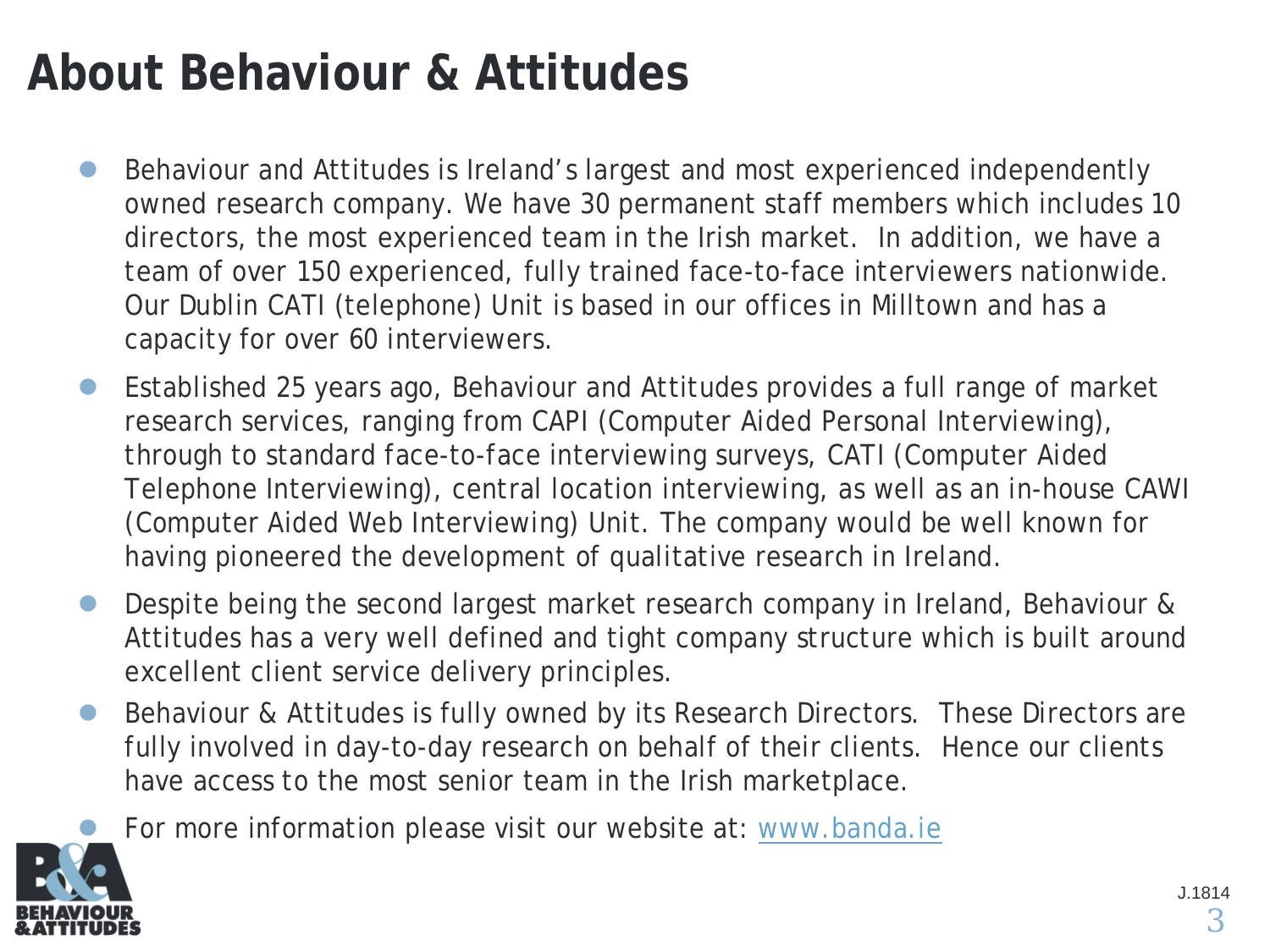### **Summary**

- The previous Behaviour & Attitudes Consumer Confidence Barometer, January 2011 saw a deepening of negative sentiment in consumer confidence, primarily due to the 2011 austerity Budget, the details of the EU/IMF/ECB banking recapitalisation programme and the introduction of the Universal Social Charge.
- In the intervening period to the current survey, two key elements which underpin consumer confidence have changed.
- Firstly the general election provided an opportunity for consumers to elect a political party with a mandate to deal with overhanging economic issues. The increase in political stability and the removal of the previous government has created a level of buoyancy in terms of reducing negative sentiment, to a degree.
- However, the effect of this change in economic leadership and increased political stability on consumer confidence has, to a degree, been undermined by the return of interest rate increases for households. While the initial rate increase will only modestly reduce current disposable income levels, the anticipation of increases of up to 3 percentage points across the next 18-24 months, will add considerably to reduced spending, as preparations are made for declines in real income levels. These increases are particularly concerning as inflation (without mortgage interest being a driving factor, due to its current low level) has already reached 3%, a level not seen since the end of 2008.
- Current consumer spending intentions remain distinctively negative, albeit at slightly lower levels than before.
- the announcement of the May Jobs Initiative. The effects of which will be factored into the It is important also to take into consideration that the current survey was conducted prior to analysis of the next Consumer Confidence Barometer.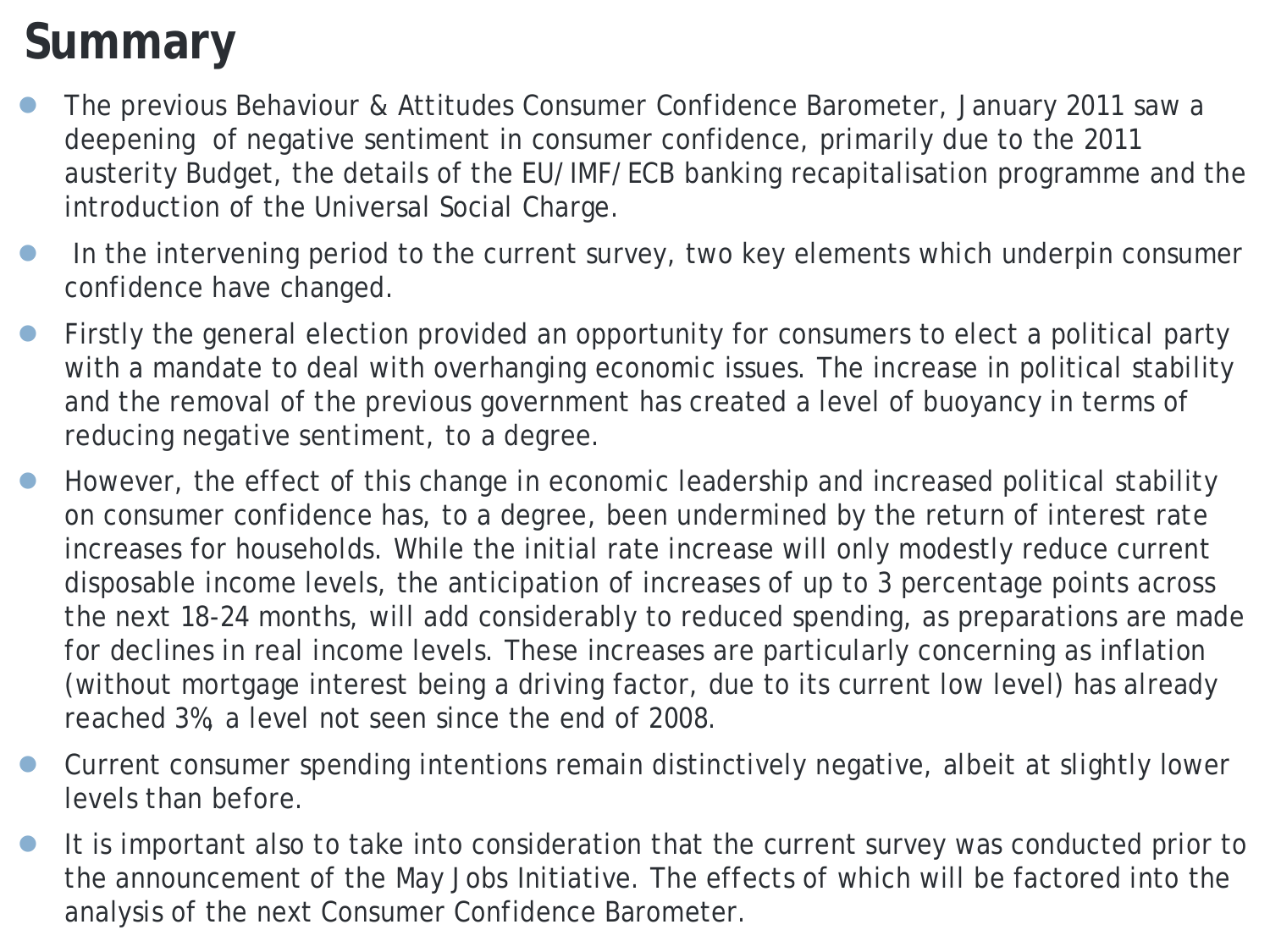### **Summary**

 The table below summarises the net scores for each element of the April survey, alongside those from previous waves since 2009.

|                                                  | <b>Pre 2008</b><br><b>Historic Low</b> |                            | 2009              |       |       |       |       | 2010              | 2011              |         |       |
|--------------------------------------------------|----------------------------------------|----------------------------|-------------------|-------|-------|-------|-------|-------------------|-------------------|---------|-------|
|                                                  | <b>Date</b>                            | <b>Net</b><br><b>Score</b> | <b>Net Scores</b> |       |       |       |       | <b>Net Scores</b> | <b>Net Scores</b> |         |       |
| <b>UNWTD. SAMPLE</b>                             | Date                                   | Score                      | Mar               | May   | Sept  | Nov   | March | July              | November          | January | April |
|                                                  | %                                      | %                          | %                 | %     | %     | %     | %     | %                 | %                 | %       | $\%$  |
| Economy - looking<br>back a year                 | <b>Nov '02</b>                         | $-62$                      | $-88$             | $-93$ | $-91$ | $-86$ | $-81$ | $-50$             | $-82$             | $-86$   | $-72$ |
| Economy - looking<br>forward one year            | <b>Nov '02</b>                         | $-63$                      | $-74$             | $-76$ | $-65$ | $-58$ | $-54$ | $-20$             | $-74$             | $-70$   | $-58$ |
| Personal finance -<br>looking back a year        | <b>Nov '02</b>                         | $-40$                      | $-57$             | $-62$ | $-67$ | $-63$ | $-65$ | $-43$             | $-67$             | $-72$   | $-64$ |
| Personal income -<br>looking forward a<br>year   | <b>Nov '02</b>                         | $-20$                      | $-54$             | $-63$ | $-63$ | $-55$ | $-54$ | $-33$             | $-65$             | $-69$   | $-55$ |
| Personal assets -<br>looking forward one<br>year | Jan'02                                 | $-2$                       | $-55$             | $-53$ | $-55$ | $-47$ | $-49$ | $-26$             | $-55$             | $-50$   | $-44$ |
| Purchasing<br>intentions - the<br>year ahead     | <b>Nov '02</b>                         | $-24$                      | $-61$             | $-55$ | $-60$ | $-53$ | $-51$ | $-36$             | $-56$             | $-67$   | $-55$ |
| Savings - the year<br>ahead                      | <b>Nov '02</b>                         | $-35$                      | $-56$             | $-56$ | $-60$ | $-51$ | $-53$ | $-37$             | $-54$             | $-60$   | $-54$ |



**Despite continuing economic underperformance, the change in political leadership appears to have had a modest effect on consumer confidence. Although indicators, as a whole, remain distinctly negative.**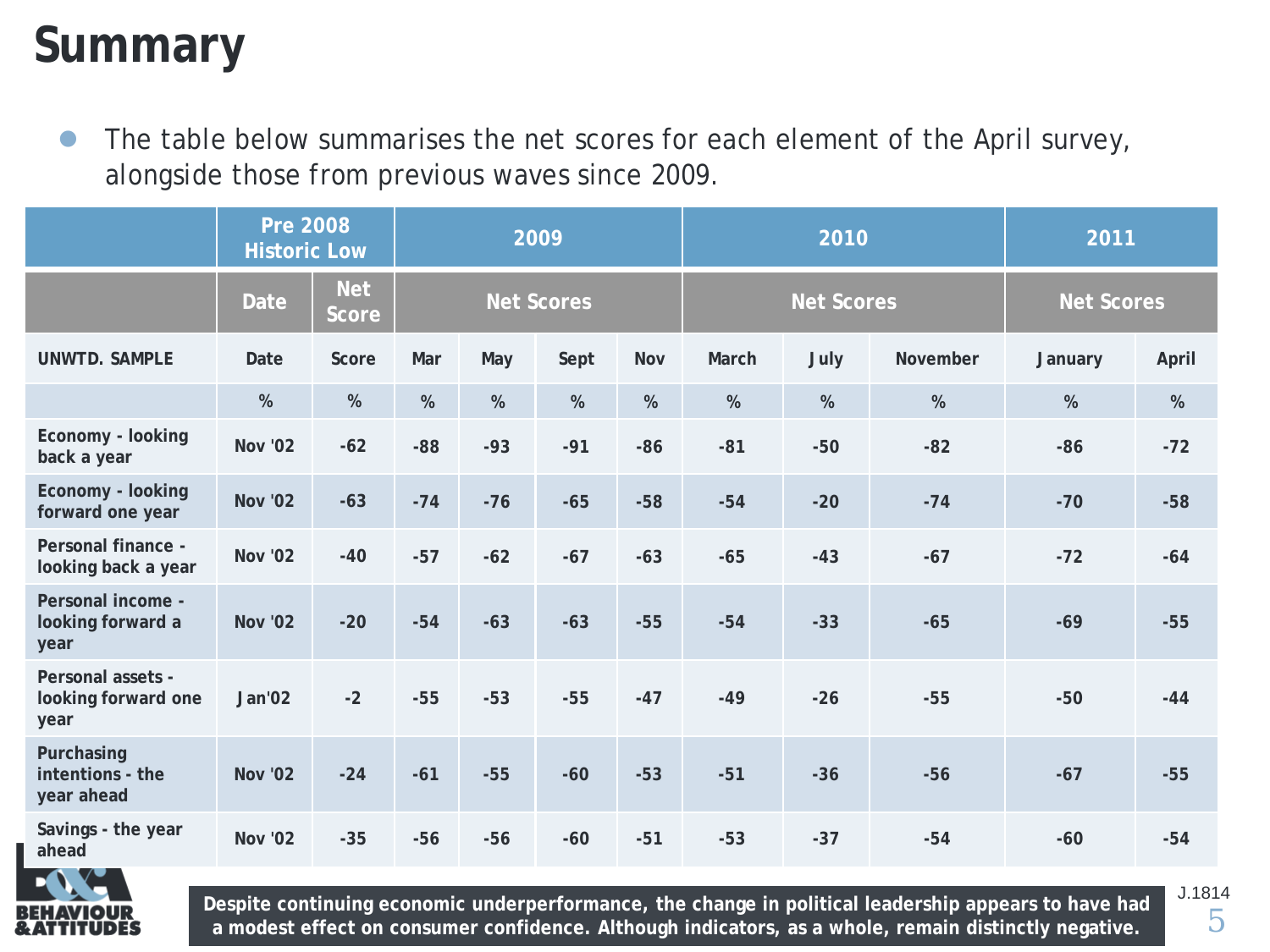### **Economy – Looking Back**





**Q.1 Thinking about the economy as a whole, do you think that the country is better off, J.1814 worse off, or about the same as last year?**

6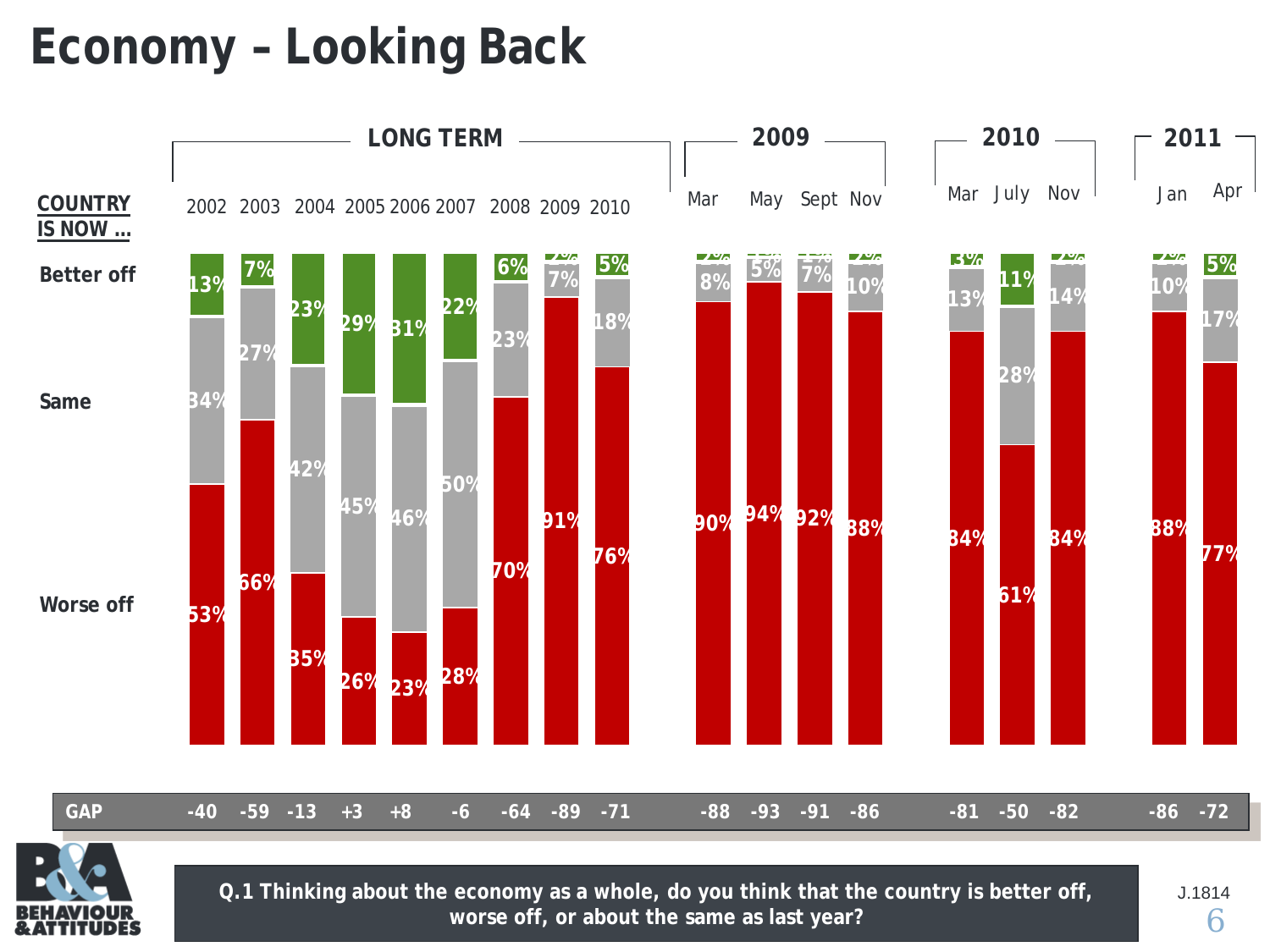### **Economy – Looking Forward**





**Q.2 And what about the coming year, do you think that the country will be better off, worse off or about the same as this year?**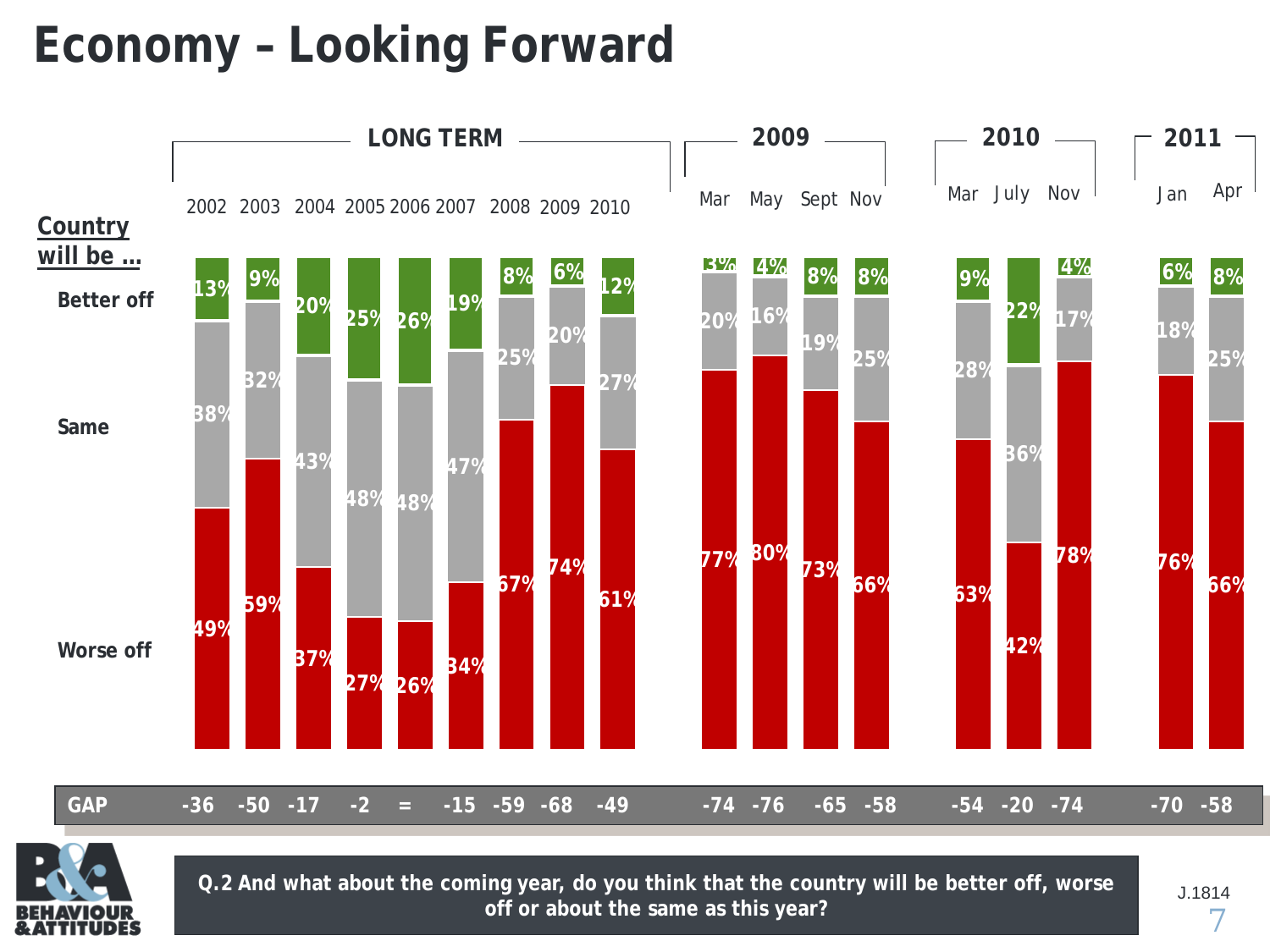### **Balance Of Opinion - Economy**





**In comparison to last year economic performance, current sentiment remains distinctly negative as there has been little appreciable improvement in lifestyle, cost of living or employment prospects for consumers. A discreet level of optimism, possibly due to increased political stability, in terms of future prospects is apparent in the reduction in negative sentiment of this measure.**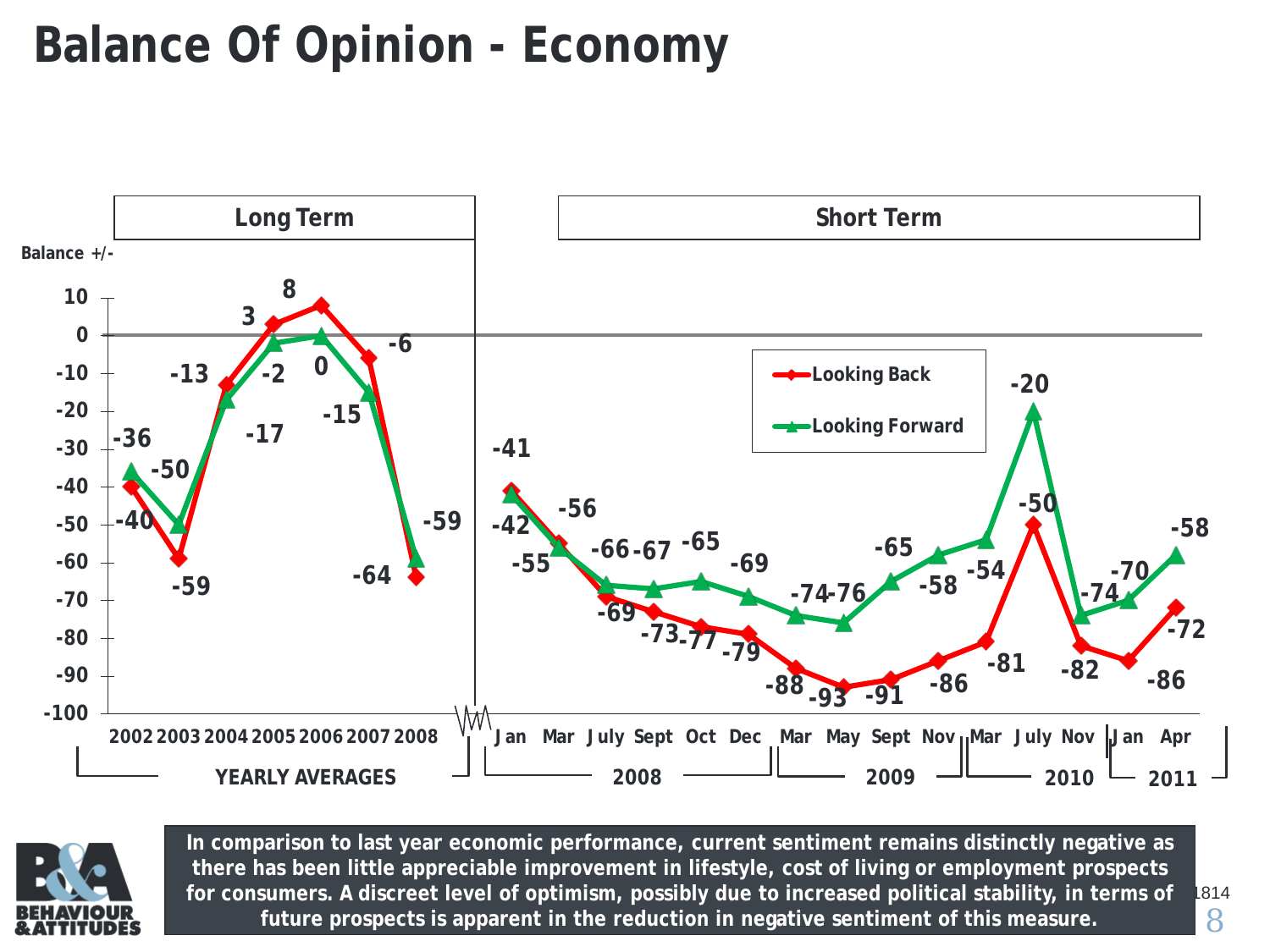### **Personal Finances – Looking Back**





Q.3 Do you feel better off financially, worse off financially or about the same compared to  $\overline{a}$  1.1814 **last year?**

9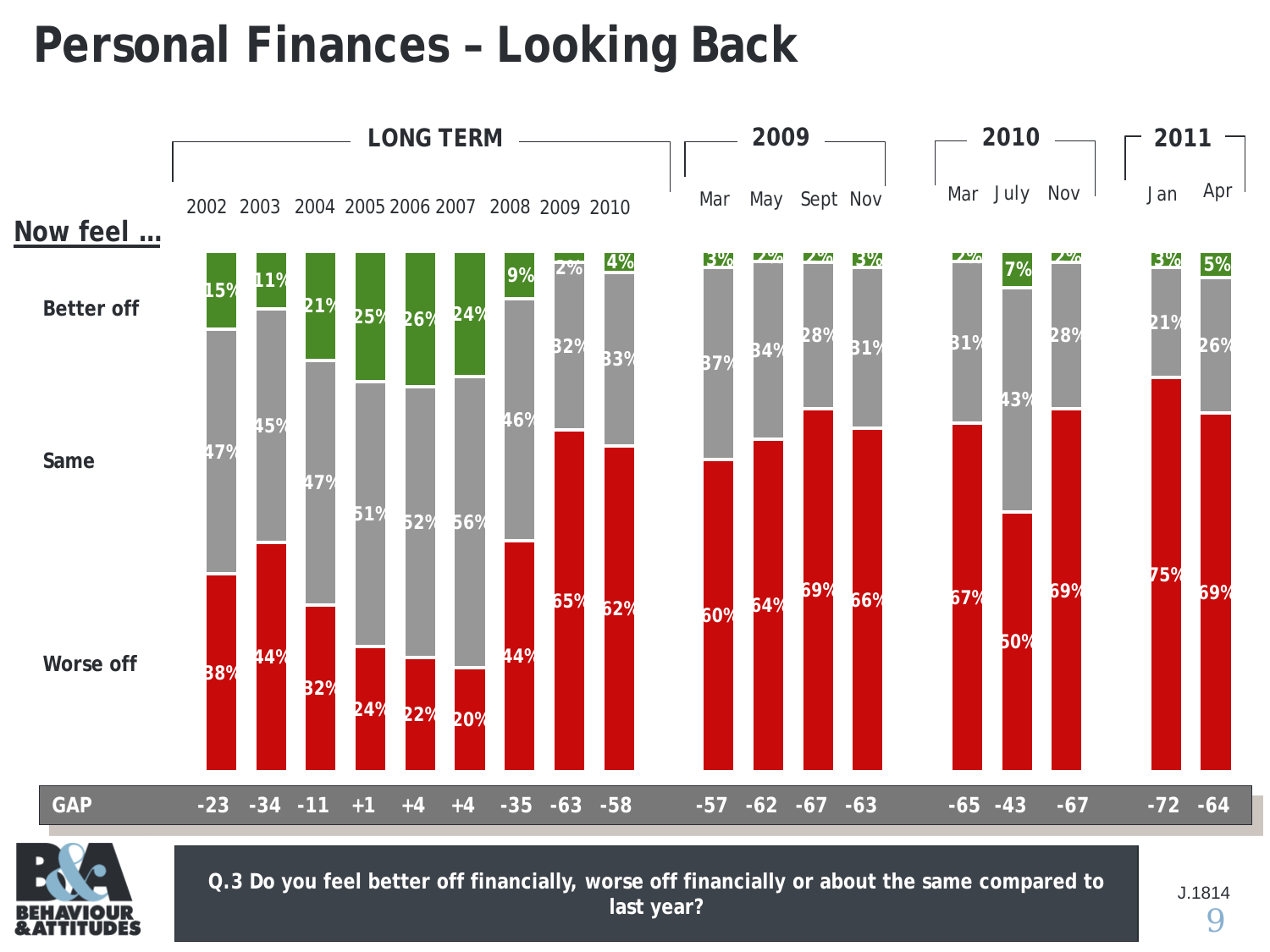### **Personal Finances – Looking Forward**





**Q.5 Do you expect your income in the next year, after inflation and taxes, to be higher, lower or the same as in the last twelve months?**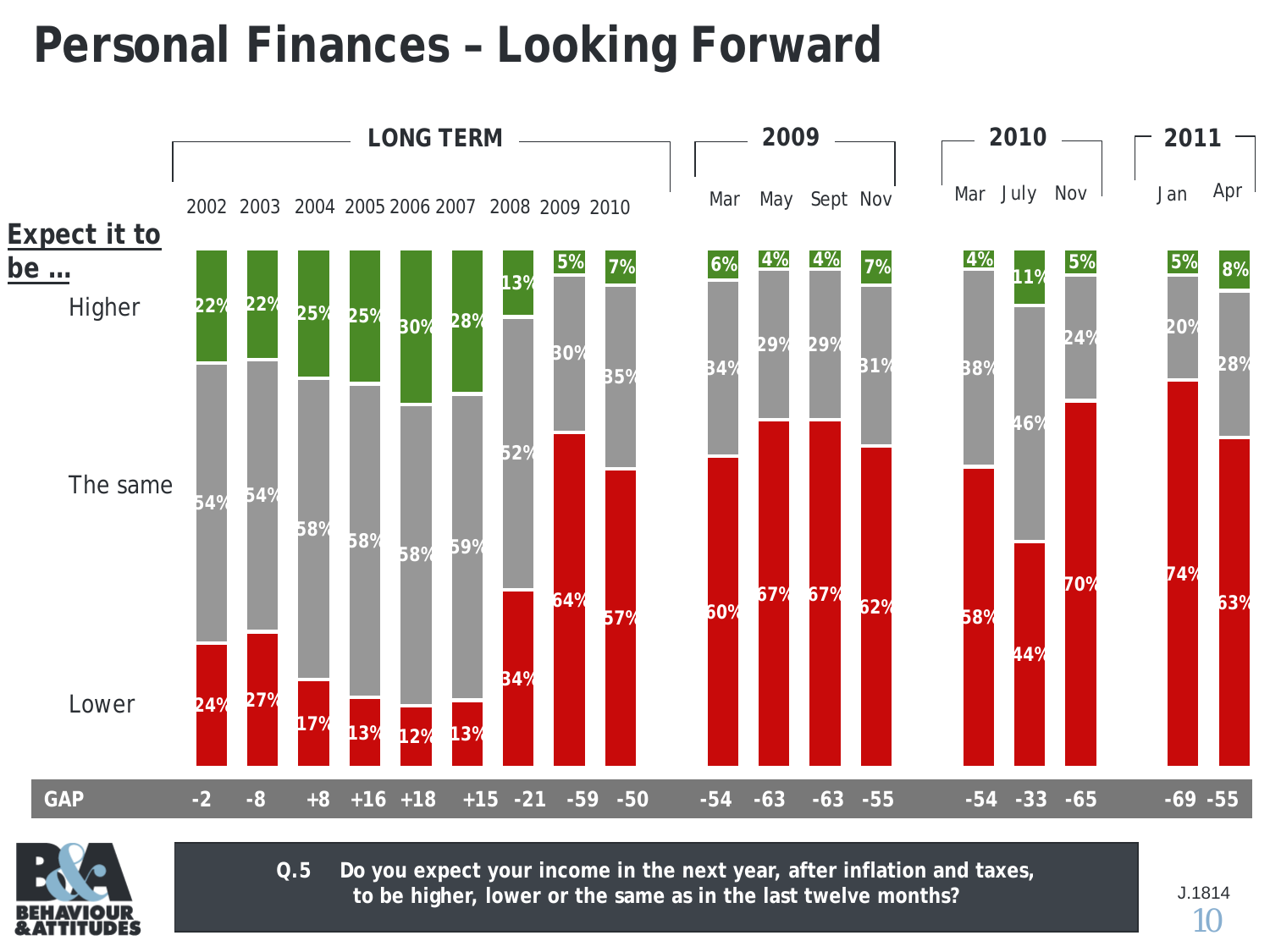### **Balance Of Opinion - Personal Finances**



**There has been little change in how consumers perceive their financial situation in comparison to last year. That there has been any reduction in negative sentiment during the timeframe when the effects of the USC are being felt and increased interest rates have been announced is surprising. In terms of financial prospects in the future, negative sentiment appears to be reducing . This may be due to renewed belief among consumers of the governments ability to take control of the struggling economy. Alternately, it may reflect consumer 'nadir', a point at which people believe that their personal circumstances could not possibly degrade further.**

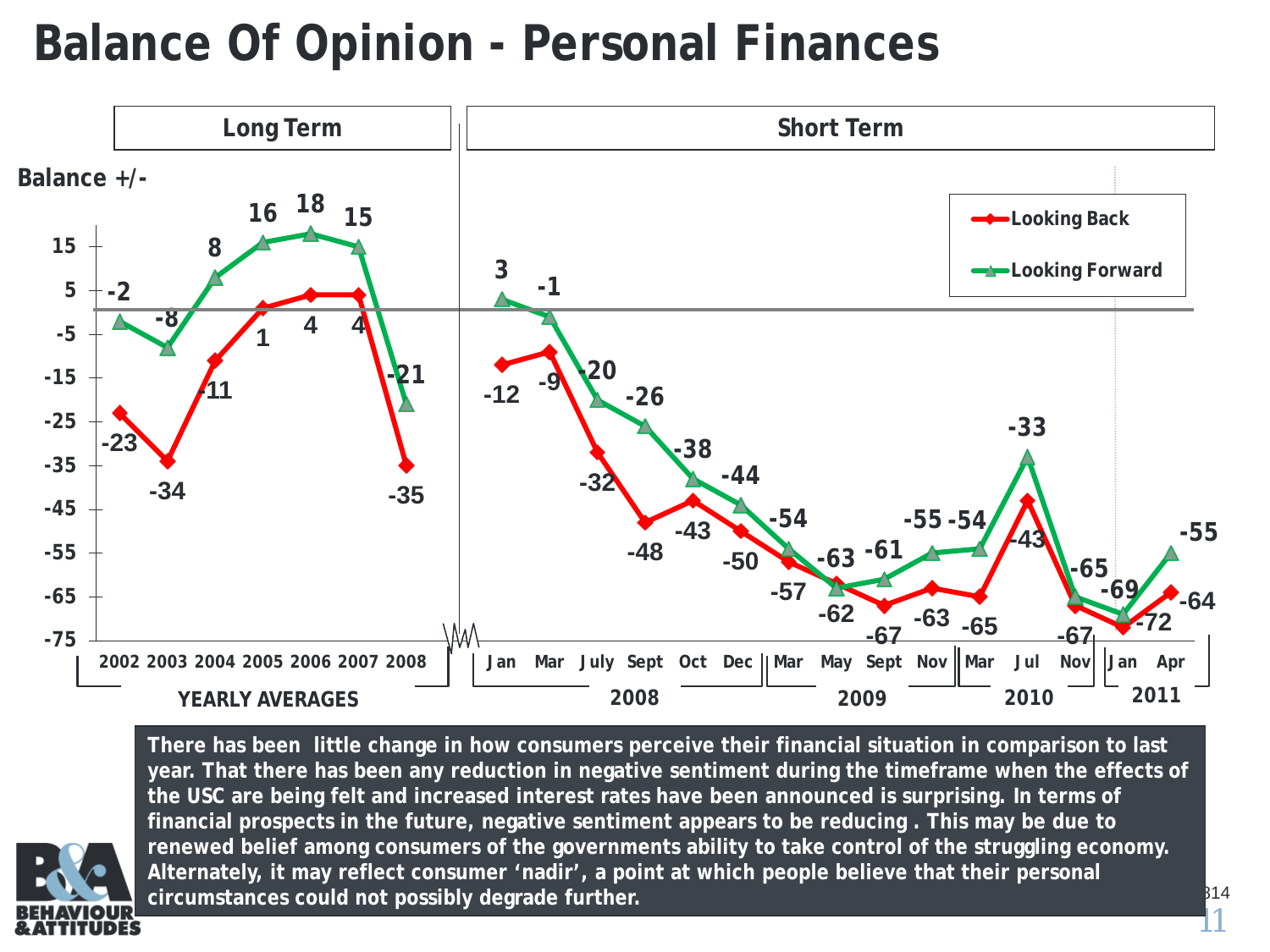### **Personal Assets– Looking Forward**





**Q.6 Do you expect your assets (your house, shares, pension entitlements, savings) In the next year to be higher, lower or the same as in the past year?**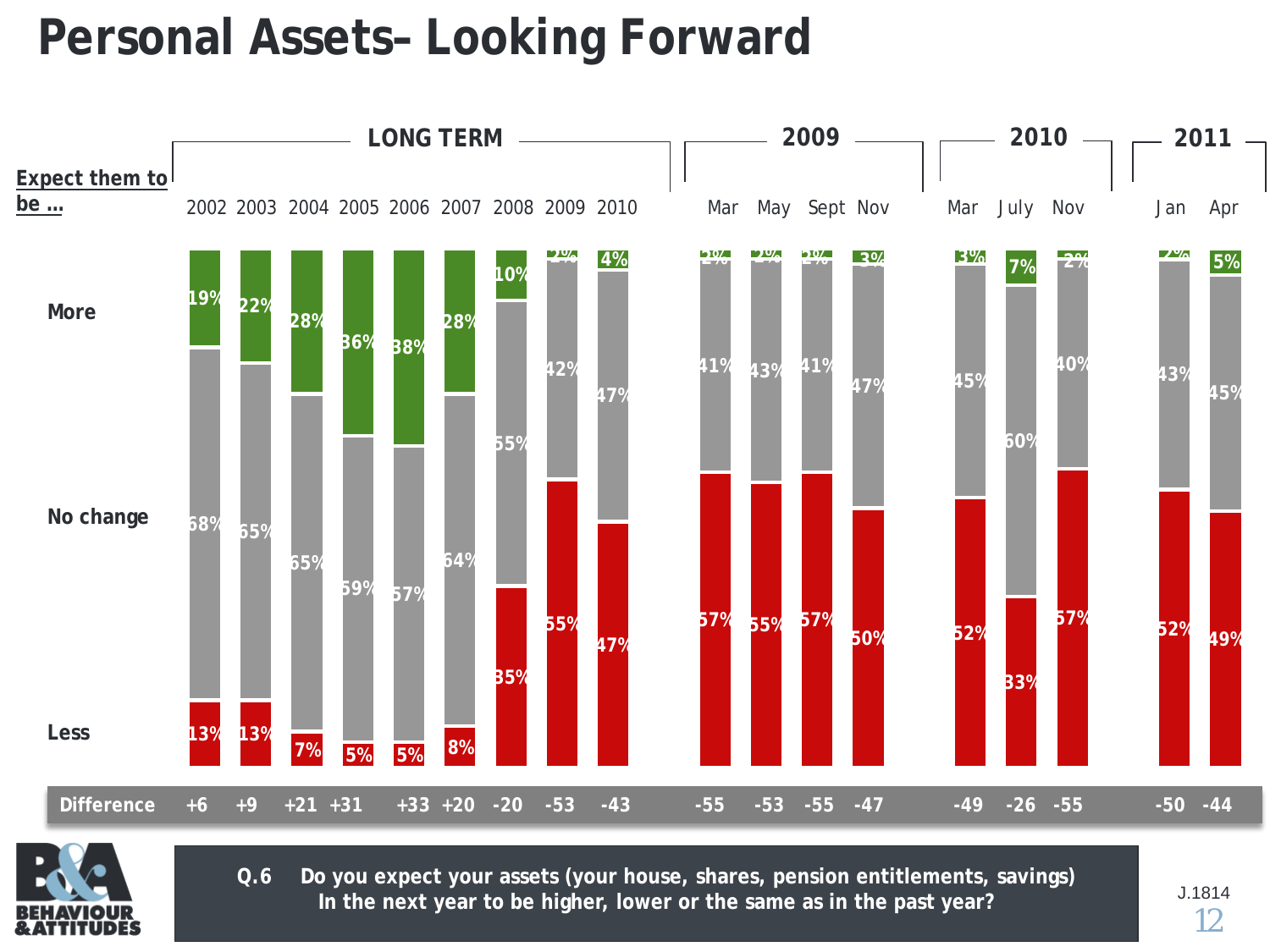### **Purchasing Goods And Services – Looking Forward**





Q.7 In the year ahead, do you expect to purchase more, less or the same amount of goods **SAME 1998 and services as in the past year?**

13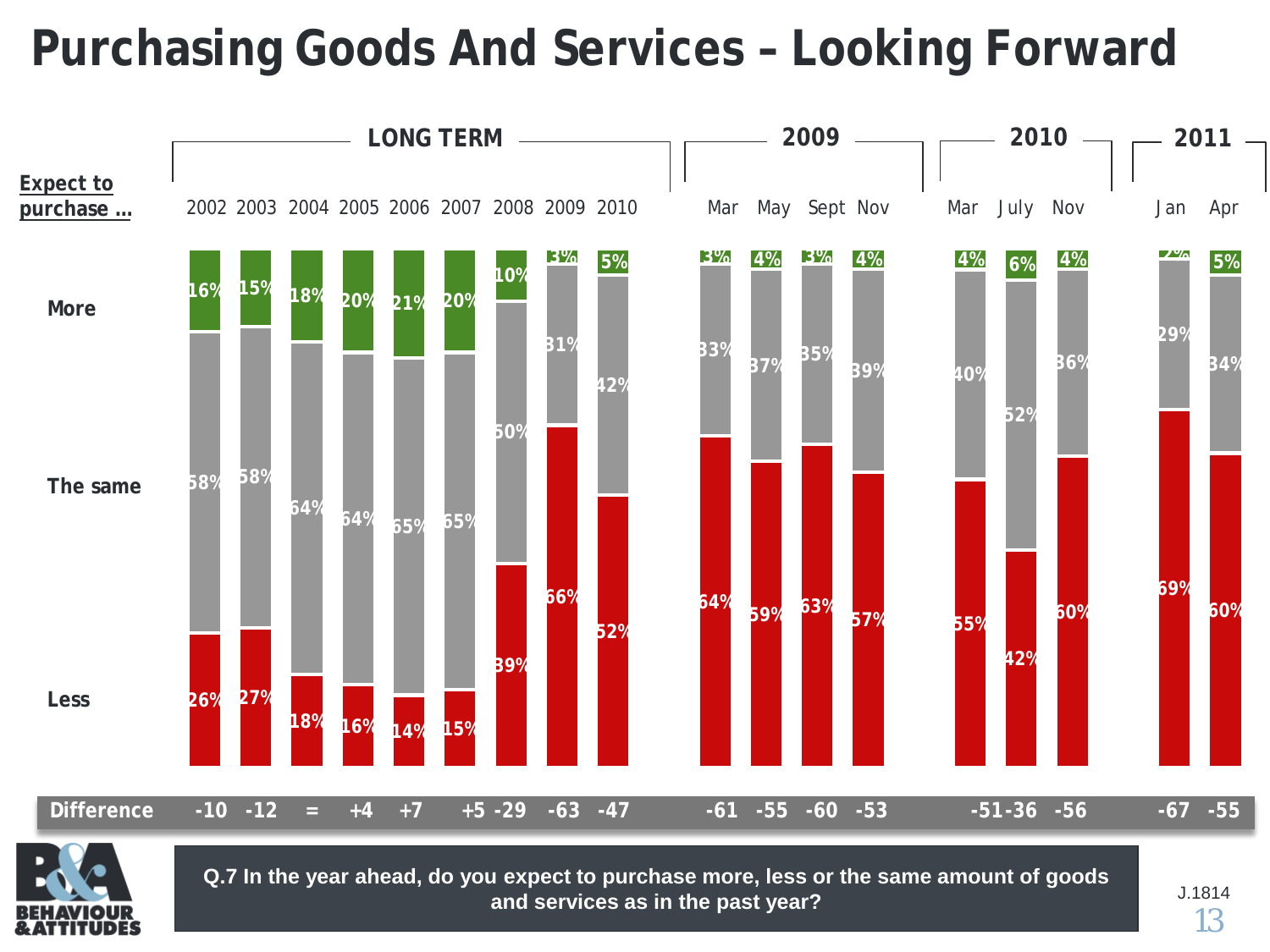### **Savings – Looking Forward**



**the last twelve months?**

14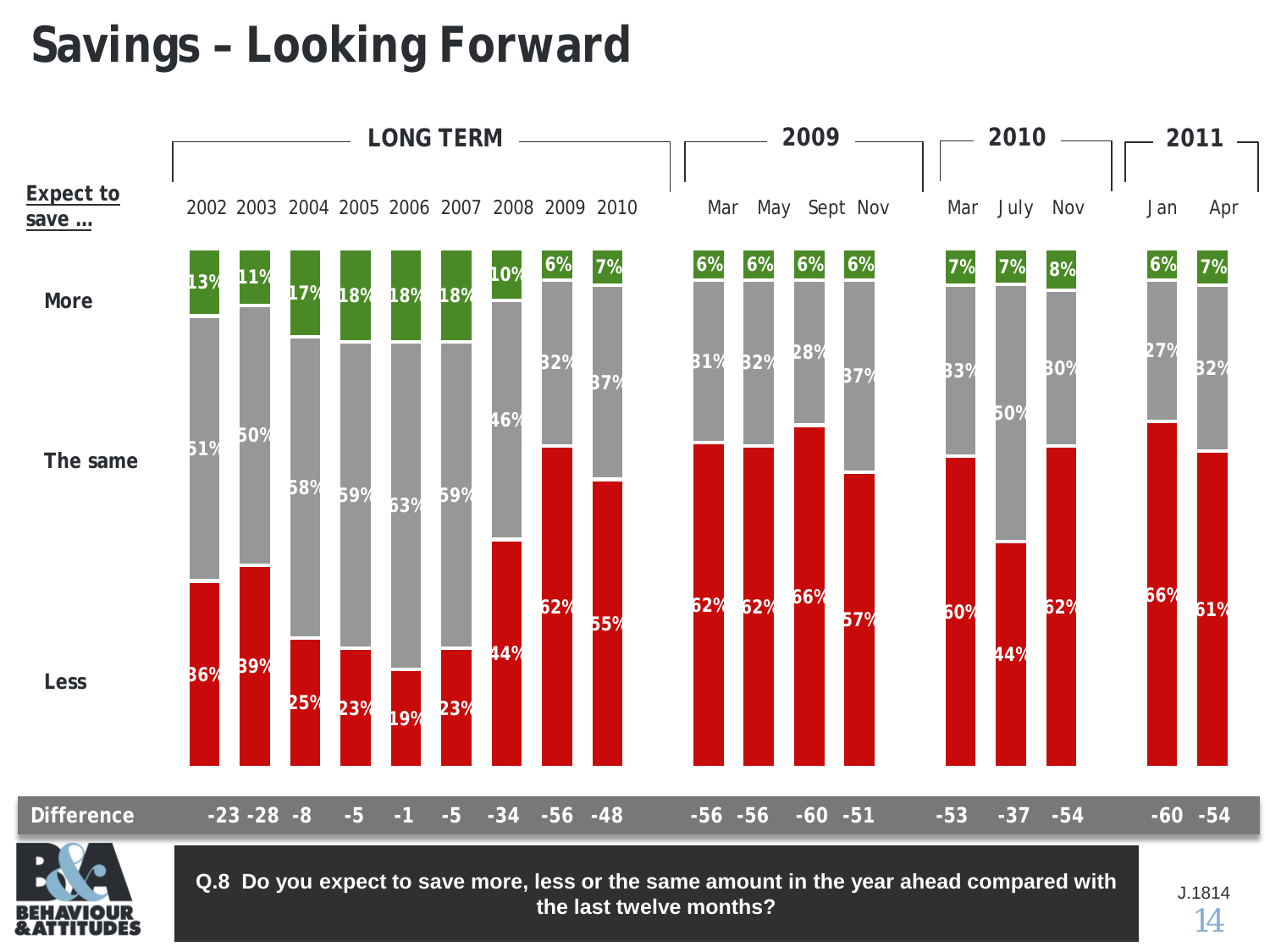### **Balance Of Opinion – The Year Ahead**

**Expectations in regard to assets value, purchases, and savings**



**Purchases and savings intention levels remain defiantly negative, as continued reduced income and lack of economic buoyancy continue to erode confidence in domestic consumption. Asset values continue to drift towards a plateau, a stage at which value can drop no further. Upward movements in the asset measure combined with depressed spending and savings levels (indicators of reduced disposable income level) provide a reasonably sound indication of further expectations of asset value decline in the short to medium term.**

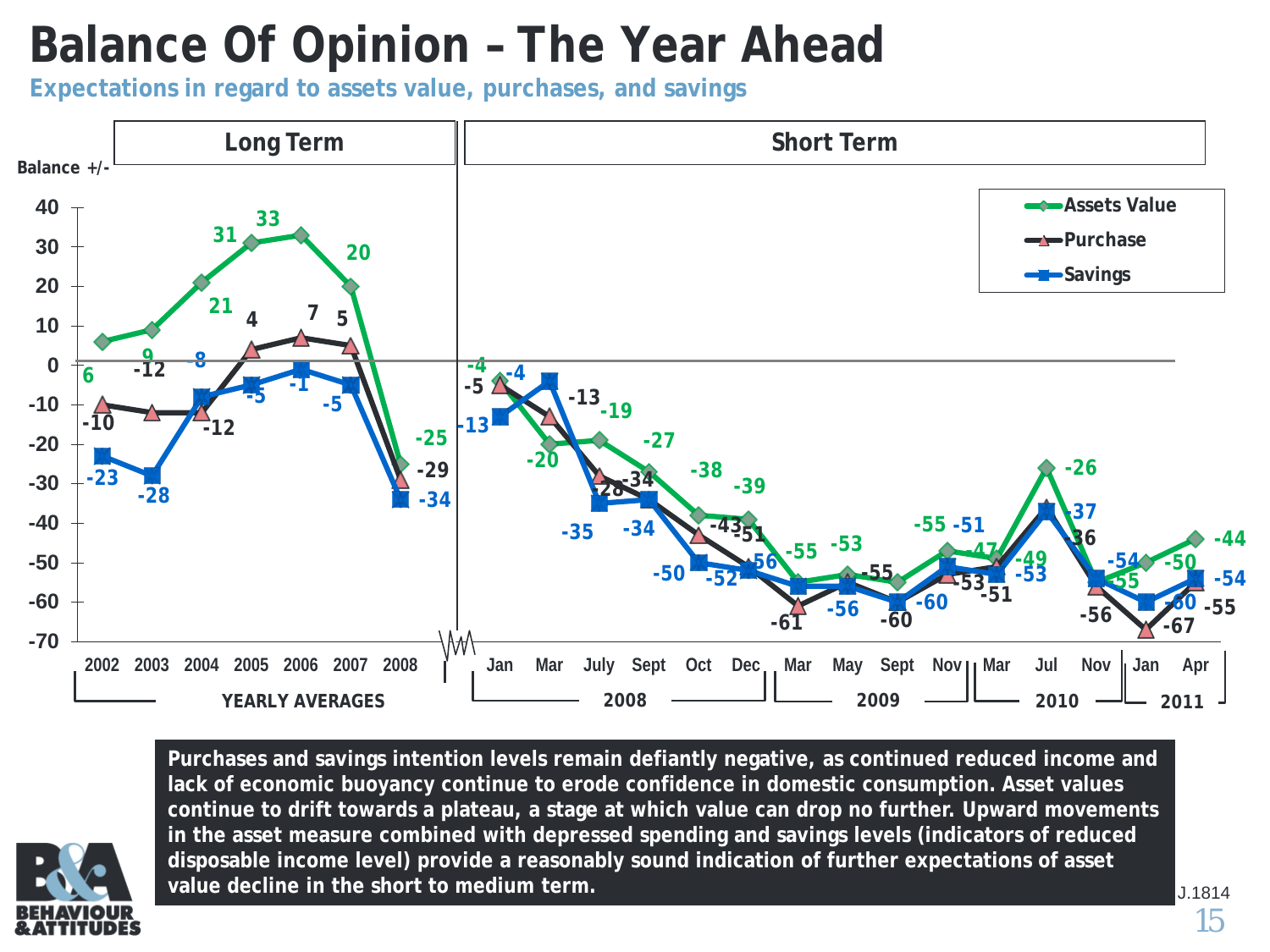# **CSO DATA (latest estimates 2011)**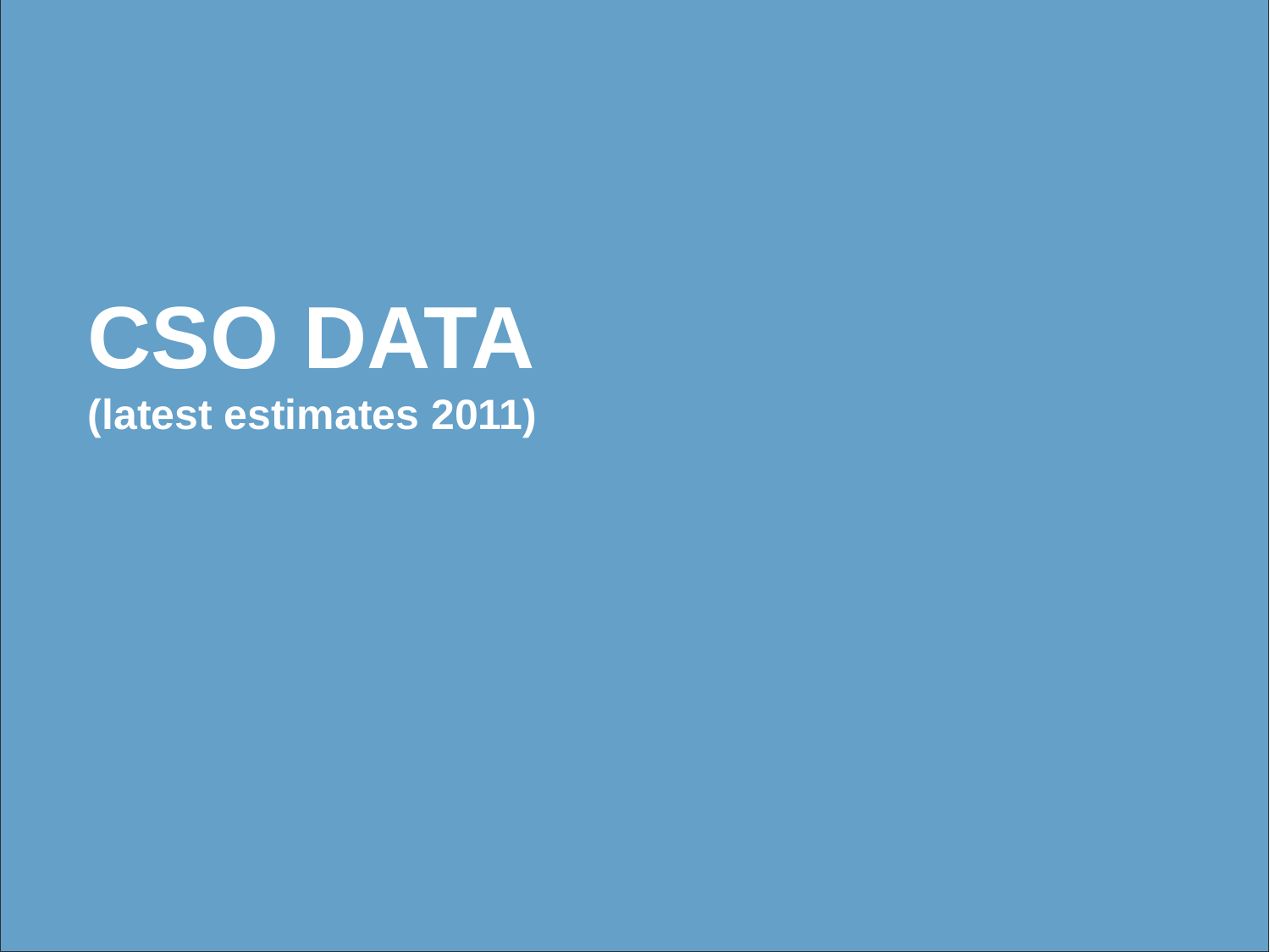## **Initial Estimates: Quarterly Increase in GDP but GNP down slightly**

### **% Change on previous quarter**



Figures – GDP and GNP at constant market prices seasonally adjusted.

*\*Source: CSO Estimates as of 16th December 2010*



**Initial estimates for the fourth quarter of 2010 show a decrease, on a seasonally adjusted basis, of 1.6 per cent in GDP and an increase of 2 per cent in GNP compared with the previous quarter.**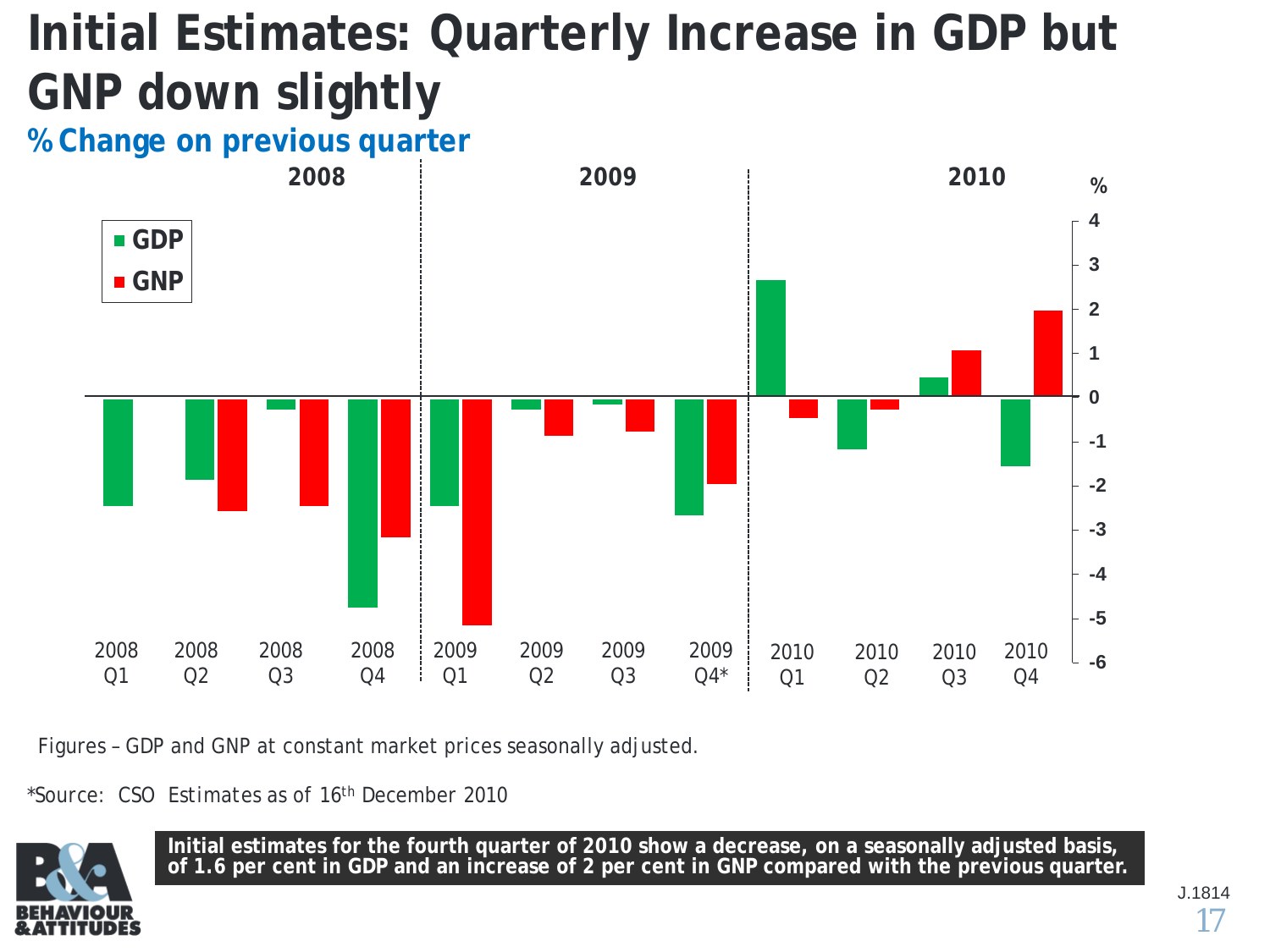### **Unemployment Rate – Continues to Stablise Seasonally adjusted**

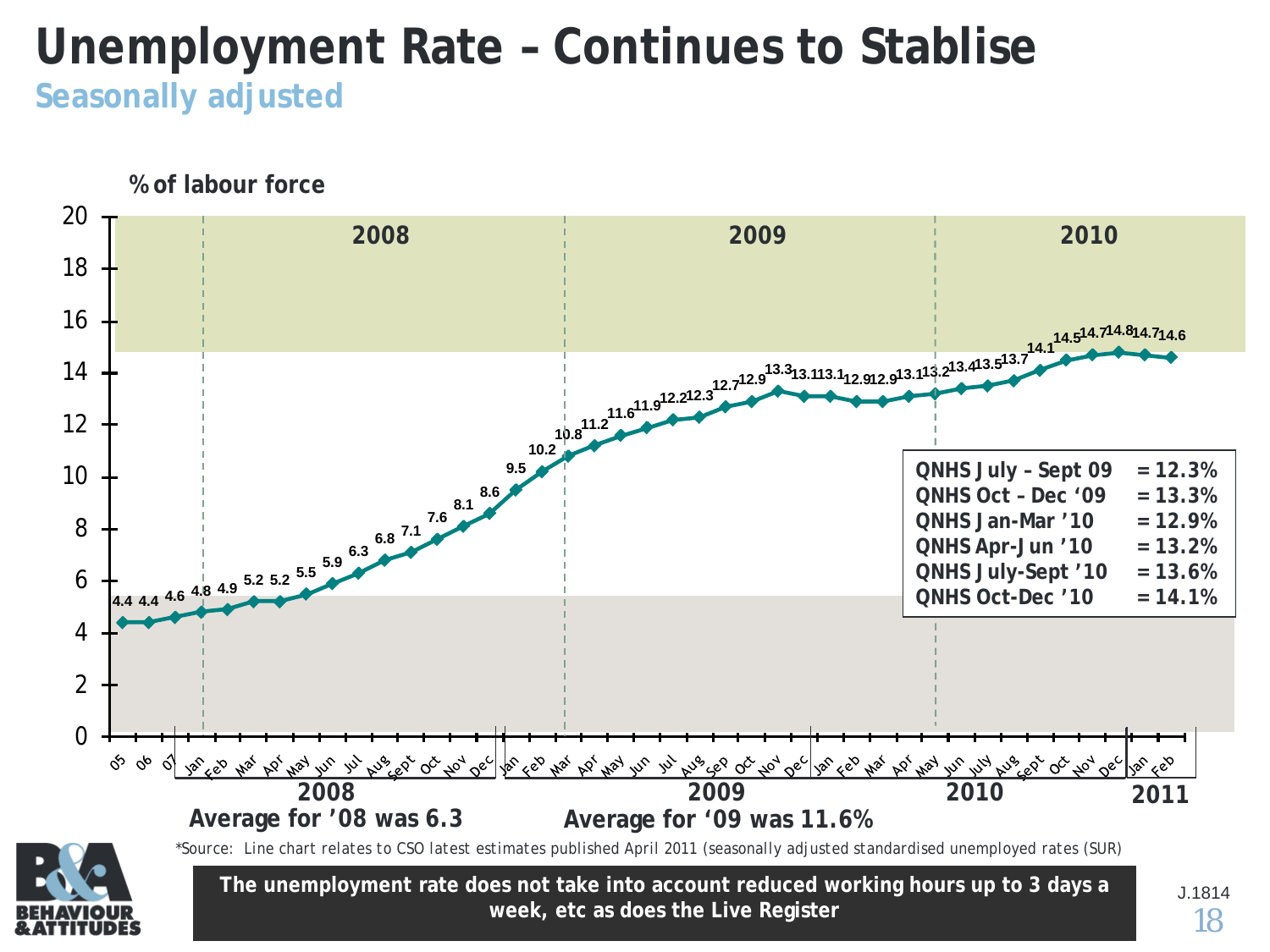### **The Live Register**

### **Seasonally adjusted**

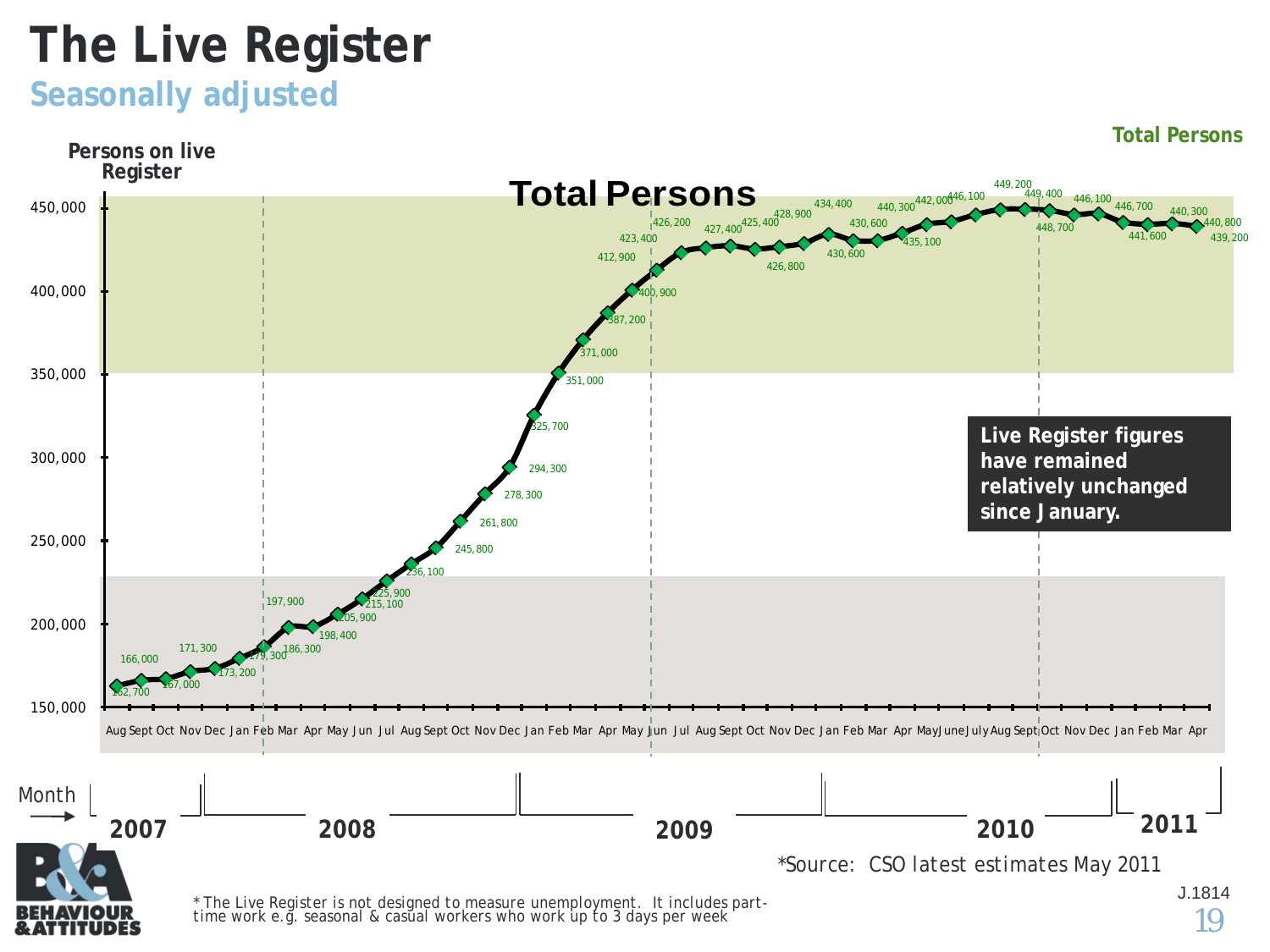### **Duration of Time on Live Register**





*<sup>\*</sup>Source: CSO, Latest Estimates May 2011.*

**Long term unemployment remains a key concern for the short to medium term future.**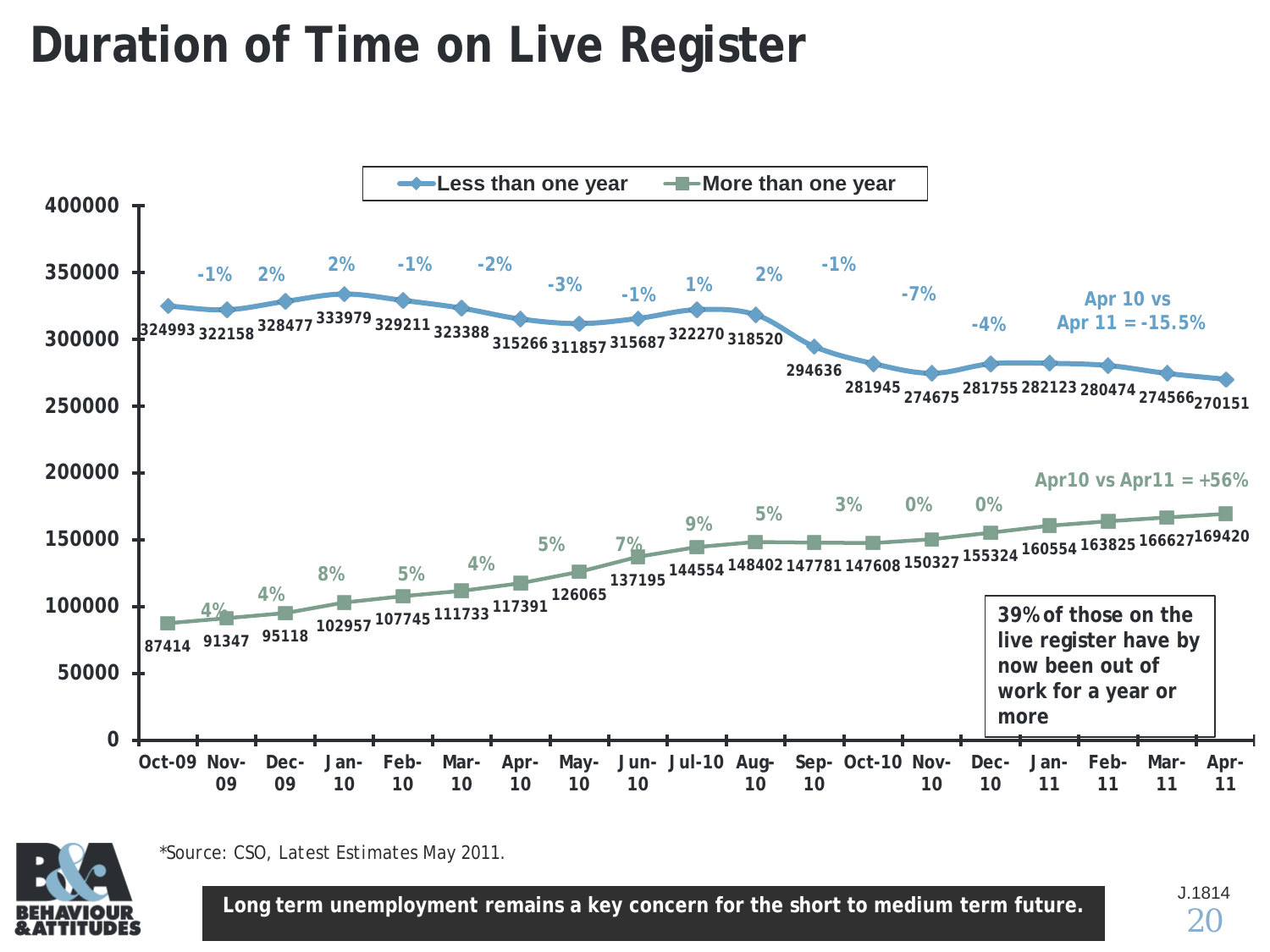### **Actual Redundancies January – April 2011**

**Monthly Redundancy comparison 2011 vs 2010/ 2009**



*<sup>\*</sup>Source: DETI, Redundancy Statistics April 2011.*



**Redundancy levels while declining year on year remain significant.**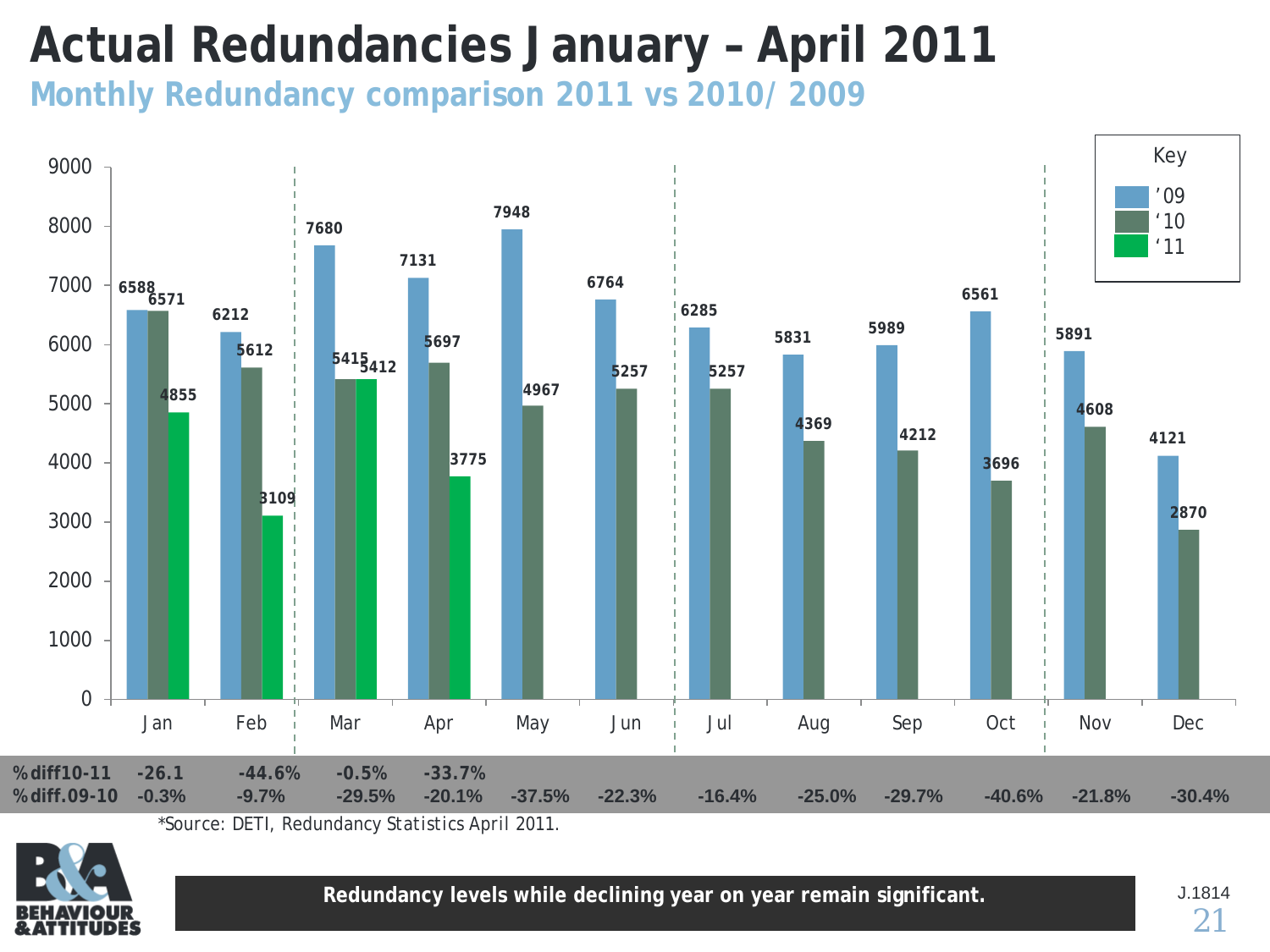### **Total annual redundancy figures 1995 to 2010**



|                                            | 1995   | 1996   | 1997 | 1998 | 1999 | 2000 | 2001         | 2002   | 2003    | 2004   | 2005       | 20006             | 2007   | 2008   | 2009 | 2010            |
|--------------------------------------------|--------|--------|------|------|------|------|--------------|--------|---------|--------|------------|-------------------|--------|--------|------|-----------------|
| At work '000 (April)                       | 1281.8 | 1328.5 | 1380 | 494  | 1589 | 1671 | 1721.<br>. 9 | 1760.6 | 1790.01 | 1834.6 | $1931.6$ , | $^{\prime}$ 2021. | 2101.6 | 2108.5 |      | 1938.5   1859.5 |
| Increase/Decrease in<br>working population |        | 4%     | 4%   | 8%   | 6%   | 5%   | 3%           | 2%     | 2%      | 2%     | 5%         | 5%                | 4%     | 0%     | -8%  | -4%             |

*\*Source: DETI, Redundancy Statistics January 2011.*



The annual total redundancy rate peaked in 2009 at 77,001 redundancies for the year end. Total **redundancy figures for 2010 were 53,731. While this constitutes a significant reduction over the 2009 peak year, it remains a staggering number for a small open economy. The impact of these job losses on the domestic economy will remain considerable across 2011.**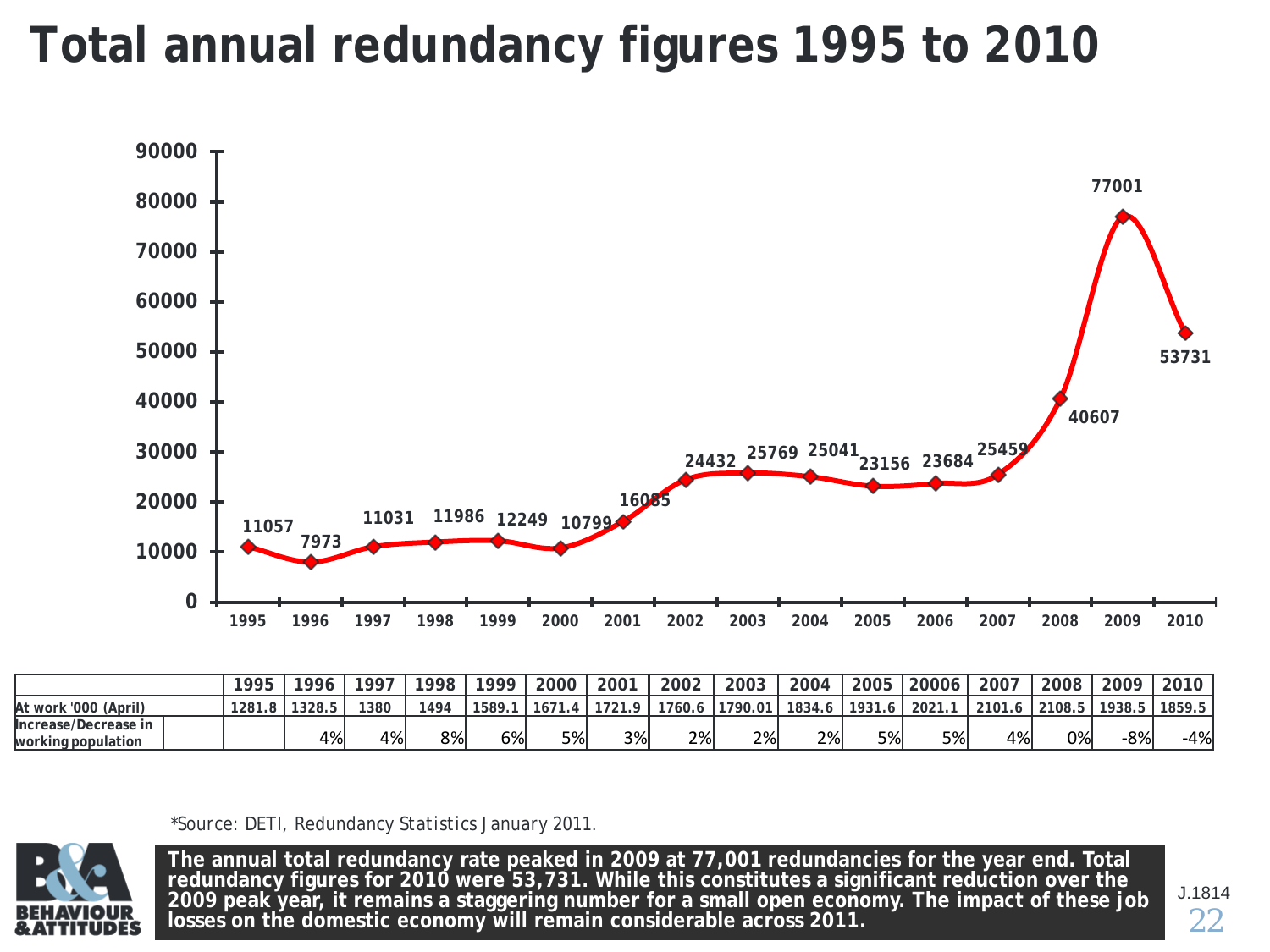### **Actual Redundancies January 2010 – April 2011**

**Cumulative Redundancy comparison 2010 vs 2011**



#### *\*Source: DETI, Redundancy Statistics April 2011.*



**The rate of redundancies has reduced year on year by a quarter. The level remains considerably high for an economy into its third year of recession. The continued level of redundancies indicates a domestic economy which is continuing to contract regardless of policy interventions and cost reductions within work places. Stagnant domestic consumer demand is a key driver of this continued contraction in employment levels.**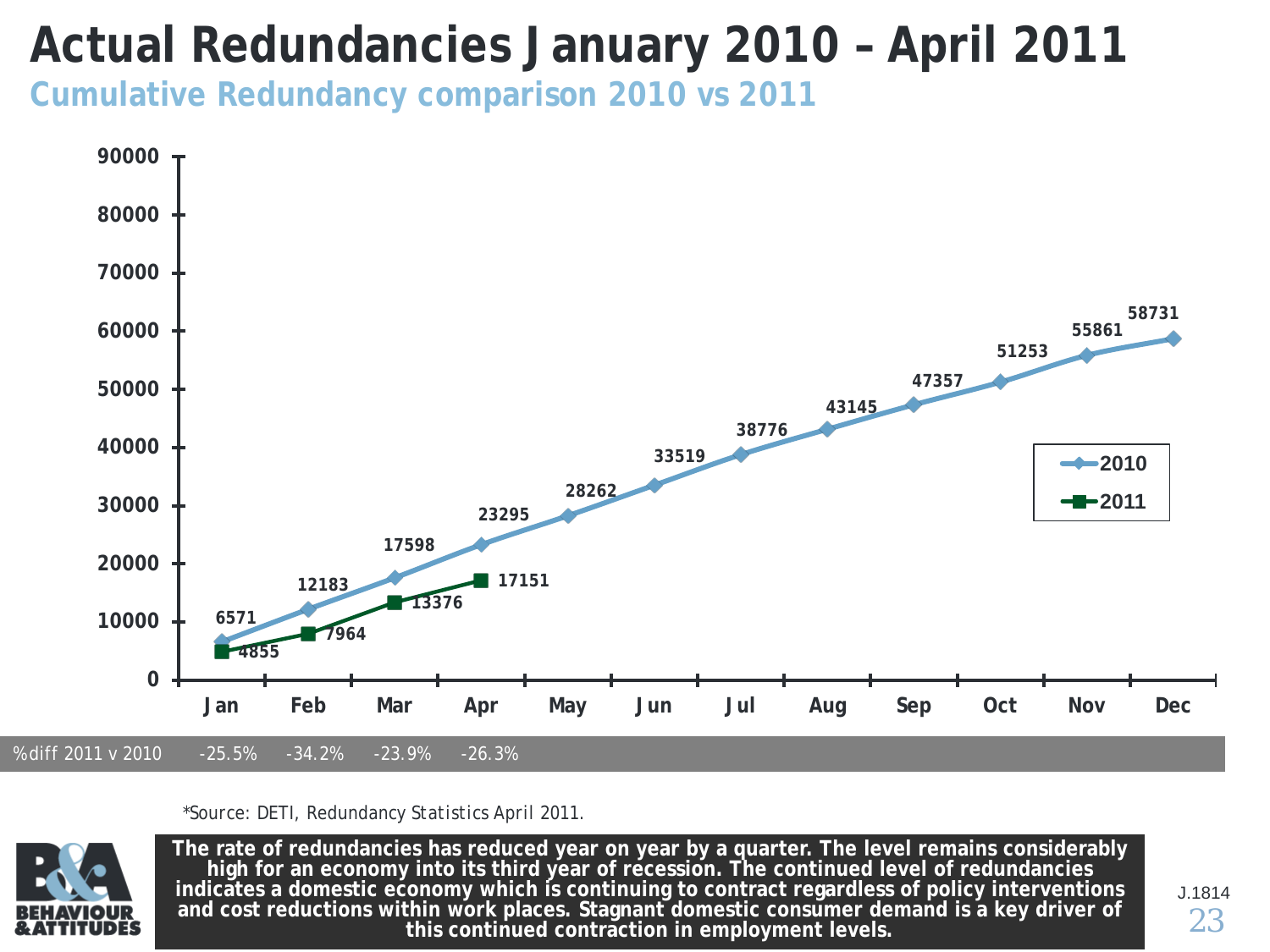### **Value of Retail Sales (Excluding Motor Trade) Seasonally Adjusted Annual % Charge**

**Base: Year 2005 = 100**



*\* Source: CSO latest estimates January 2011. Base year : 2005 = 100*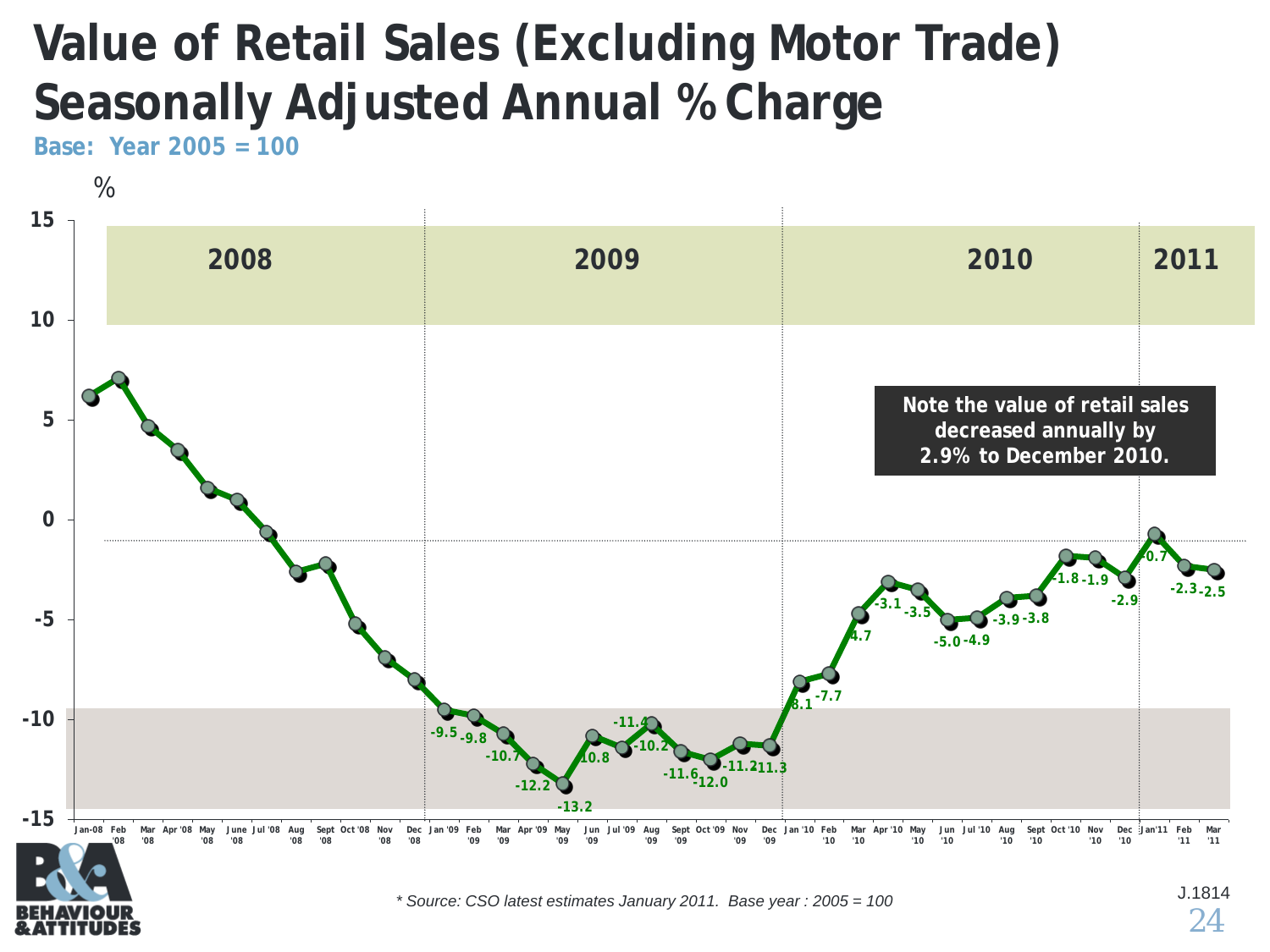### **Retail Sales**

**Value & Volume Growth: 2011 vs 2005 (= 100). Seasonally adjusted.**

|                                                        | Value        |                         | <b>Volume</b> |                                        |  |  |
|--------------------------------------------------------|--------------|-------------------------|---------------|----------------------------------------|--|--|
| Period March 2011                                      | <b>Index</b> | <b>Annual</b><br>$%$ Ch | <b>Index</b>  | Most recent %<br>annual vol.<br>Change |  |  |
| <b>Motor Trades</b>                                    | 63.0         | $+4.7$                  | 67.8          | $+8.7$                                 |  |  |
| <b>Department Stores</b>                               | 88.0         | 0.9                     | 114.5         | 2.1                                    |  |  |
| Food beverages & Tobacco                               | 88.4         | $-3.5$                  | 87.7          | $-3.6$                                 |  |  |
| Fuel                                                   | 106.8        | 0.3                     | 78.1          | $-12.6$                                |  |  |
| <b>Pharmaceuticals Medical &amp; Cosmetic Articles</b> | 104.6        | $-4.1$                  | 113           | $-5.5$                                 |  |  |
| Clothing, footwear & textiles                          | 87.7         | $-0.6$                  | 122.3         | 2.8                                    |  |  |
| <b>Furniture and Lighting</b>                          | 57.8         | $-17.8$                 | 76.5          | $-13.9$                                |  |  |
| Hardware, Paints and Glass                             | 81.9         | $-2.8$                  | 85.3          | $-1.8$                                 |  |  |
| <b>Electrical Goods</b>                                | 71.7         | $-12.0$                 | 120.0         | $-6.7$                                 |  |  |
| Books, Newspapers and Stationery                       | 73.1         | $-8.8$                  | 67.3          | $-10.4$                                |  |  |
| Other retail sales                                     | 83.3         | $-10.9$                 | 97.6          | $-14.2$                                |  |  |
| <b>Bars</b>                                            | 75.6         | $-9.2$                  | 69.2          | $-9.6$                                 |  |  |

*\*Source: CSO latest estimates Apr 2011 (seasonally adjusted).*

Retail Business – NACE REV 2



**Early year recovery for the motor trade over the first four months of the year, as expected, yet overall value and volume remains low against 2005 benchmark. Continued price surges and income reductions are undermining the volume of fuel sales, if not their value. Furniture, books & stationery, on trade sales and ancillary retail sales are all being directly affected by reduced disposable consumer income for the third year.**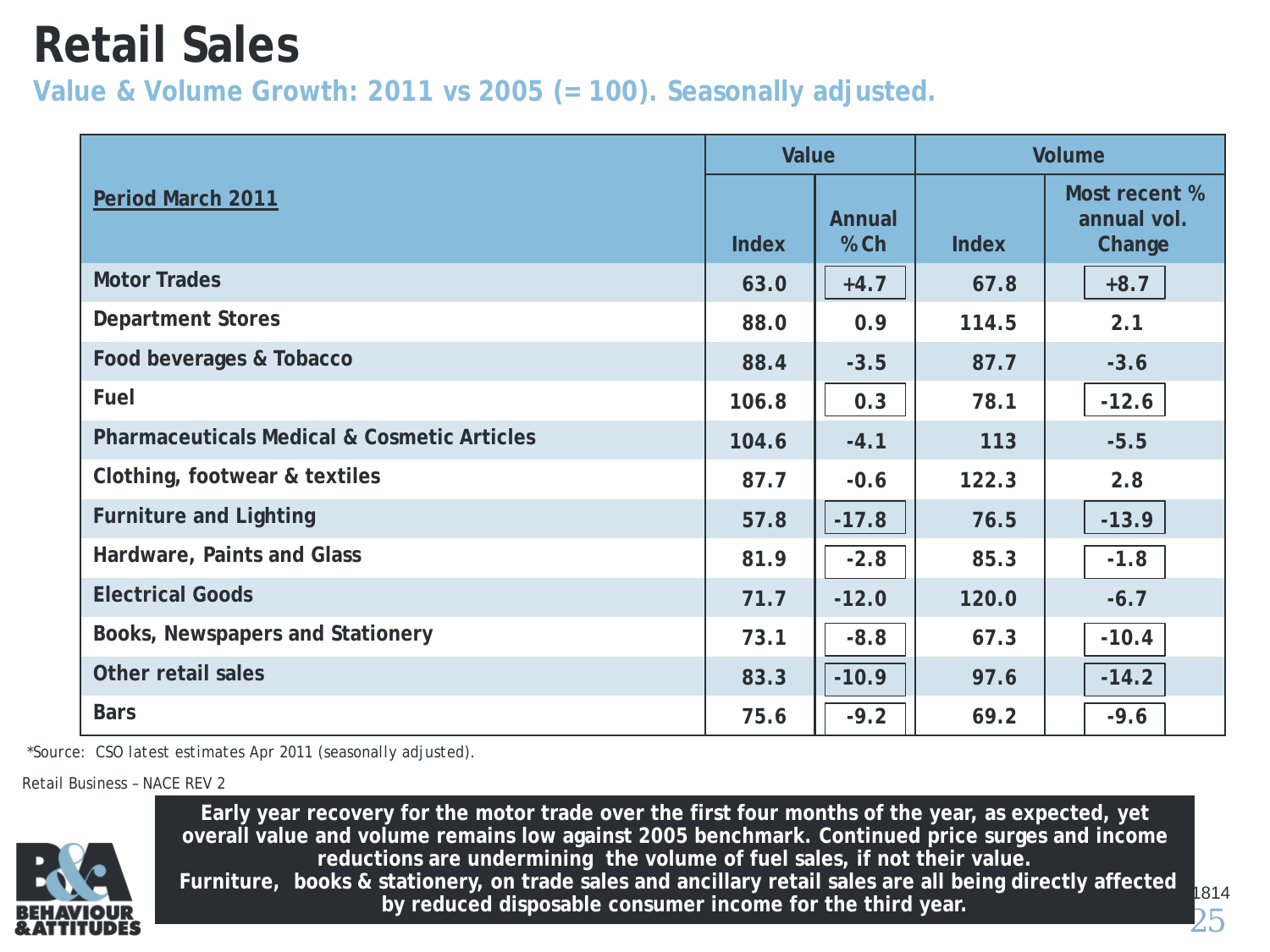### **Inflation Strengthening due to Government Controlled Costs rather than Consumer Spending.**

**% Annual Change**





inflation expected, over time, to drive wage demands, particularly in lower income employment situations. Inflation back to late 2008 levels. The opportunity for cost reduction on a macro scale appears to be abating as Centrally controlled costs remain the key drivers of inflation. With interest rate increases expected over the short to medium term, consumer demand may see further reductions among the blue collar sector.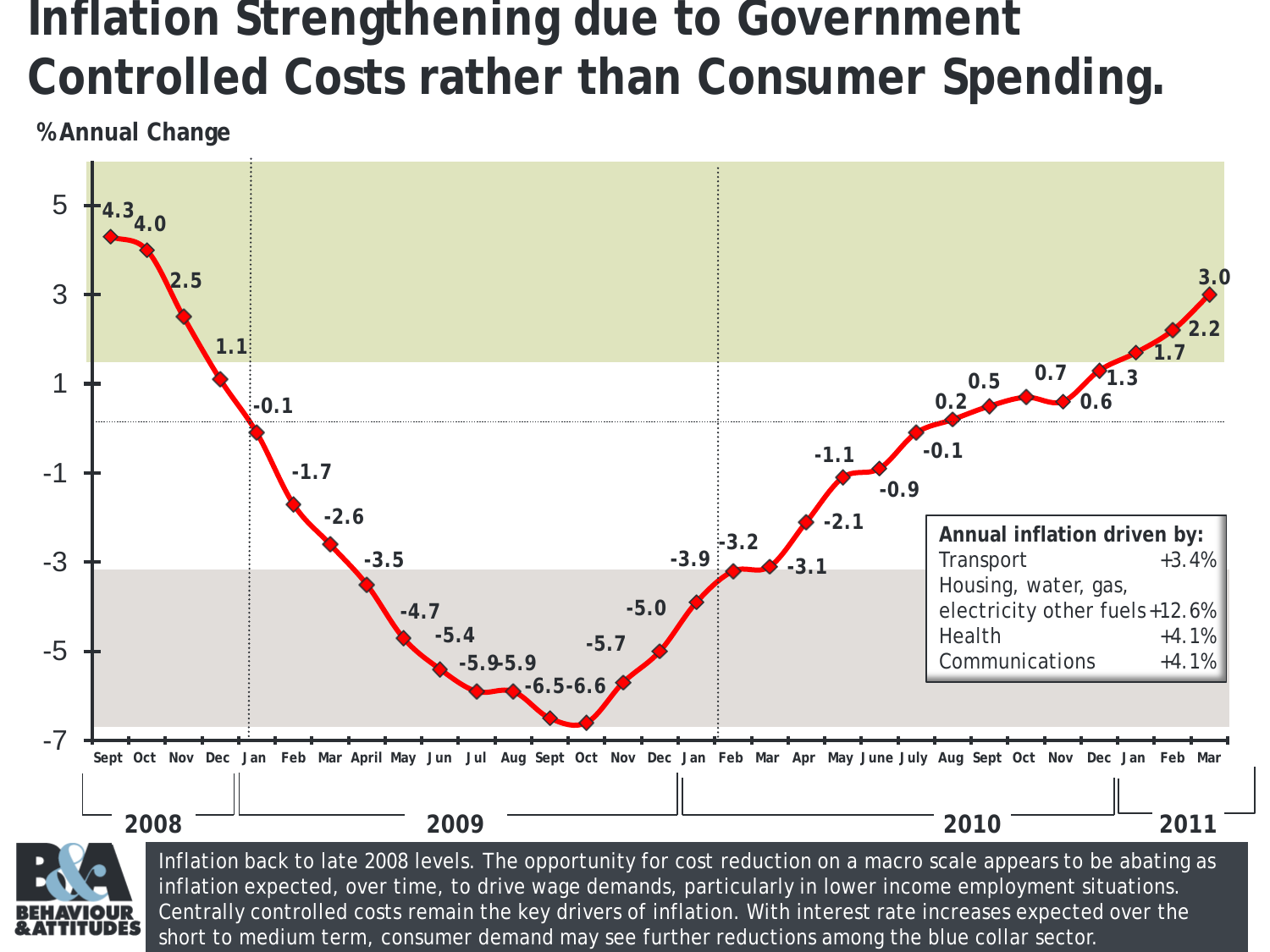### **Growth Rate in Extended Consumer Credit**

**% Annual Change**



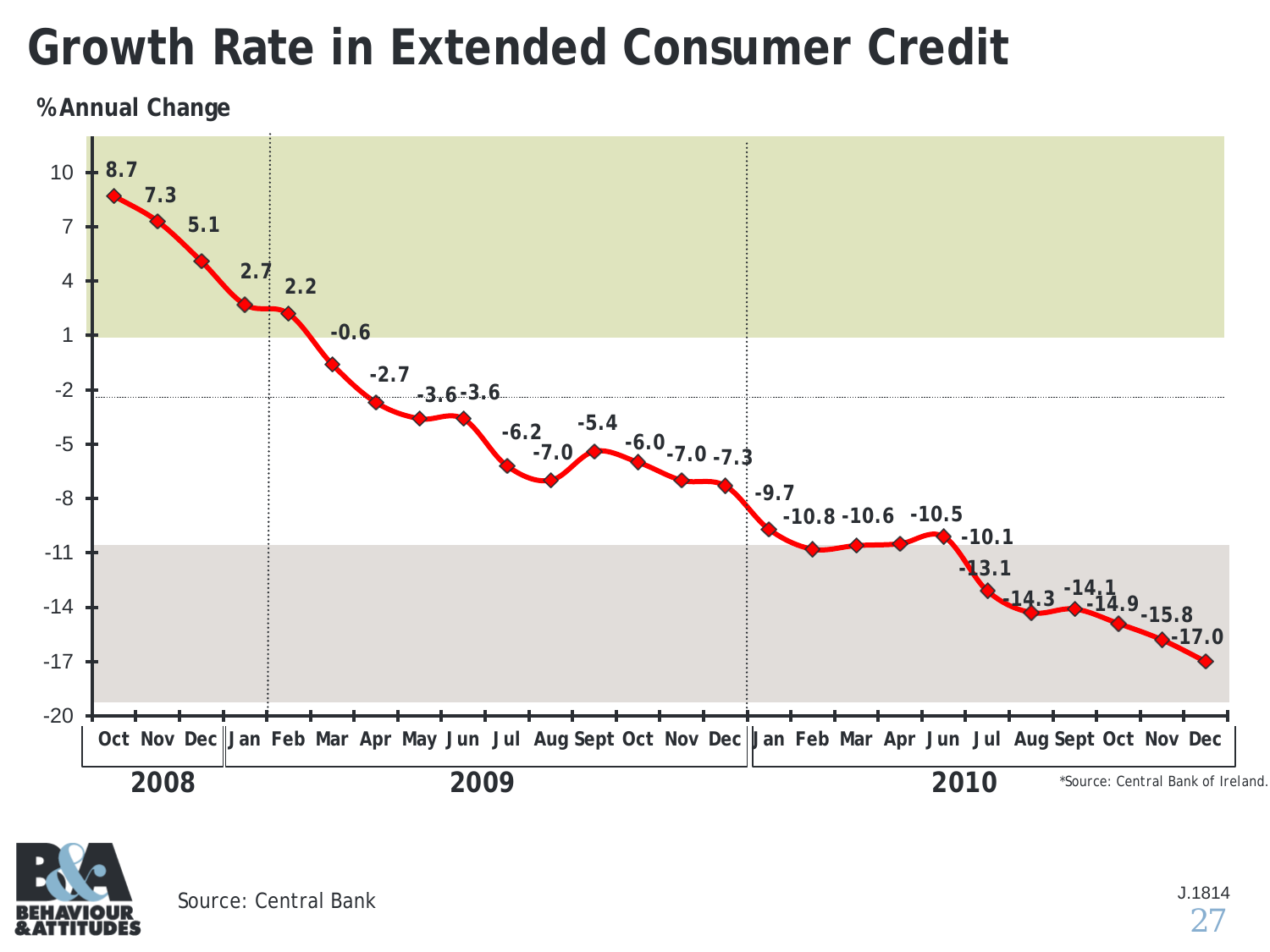### **GDP and GNP Value Changes (at Current Market Prices)**



*\*Source: CSO, Latest Estimates May 2011.*



nel:<br>' GDP and GNP values have declined back to pre 2005 levels. From peak year 2008, GDP has declined by 11.7% and GNP decline has been 15.6%. The decline in GNP indicates the severity of the recession in the domestic economy, this decline has accounted for all declines in GDP. In comparison the FDI sector has remained relatively static, making a marginal gain across the same time period.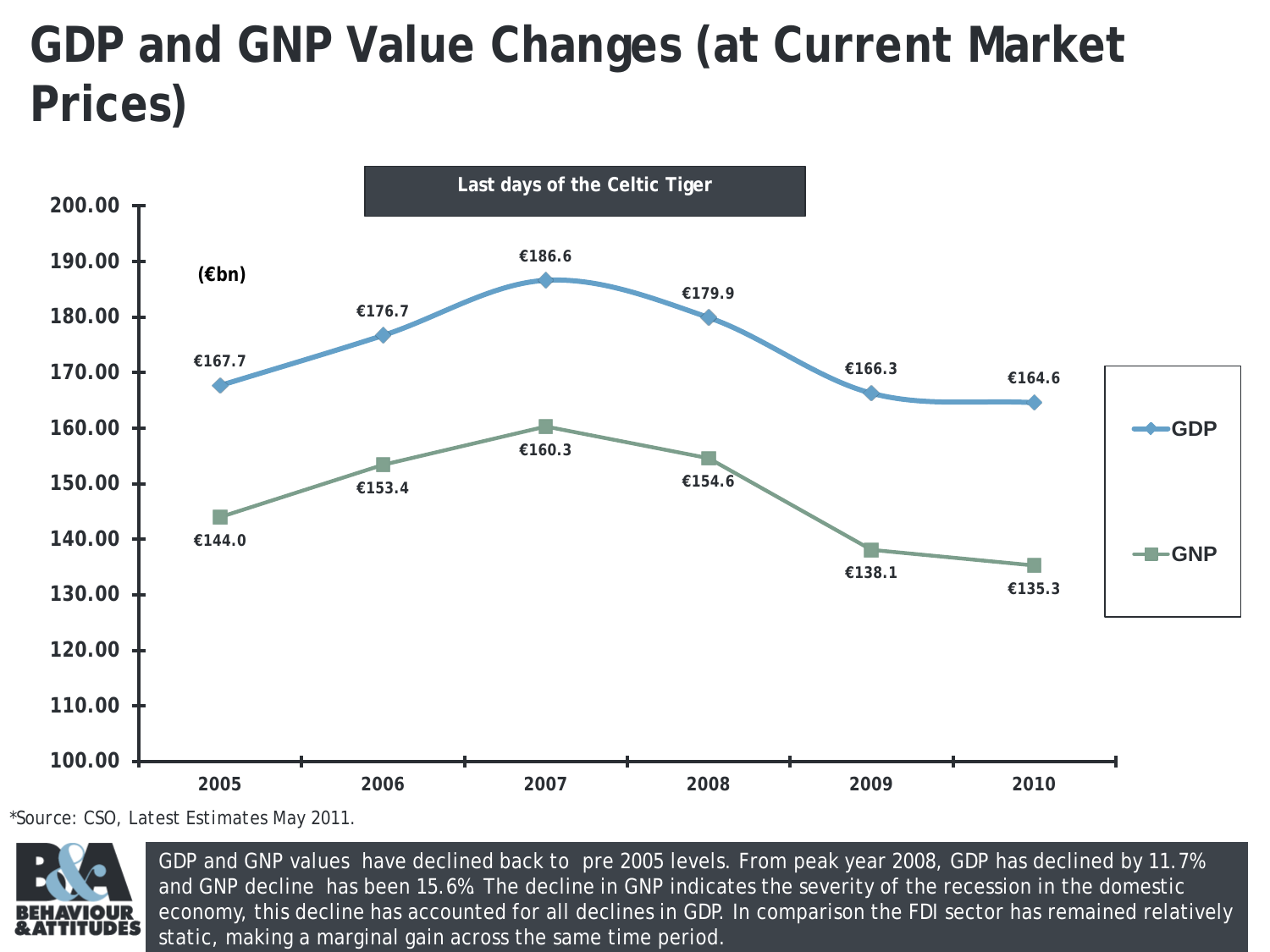### **Trends in Macro Domestic Demand (at Current Market Prices)**





The contraction in domestic demand since 2007 to the end of 2010 has been significant. Demand has been most severely effected by the reduction in central capital infrastructure spend (down 64.8% since 2007) and the reduction in direct consumer demand of 14.1% over the same period. This equates to a reduction of €48.3bn (pre multiplier, at current market prices) from the economy.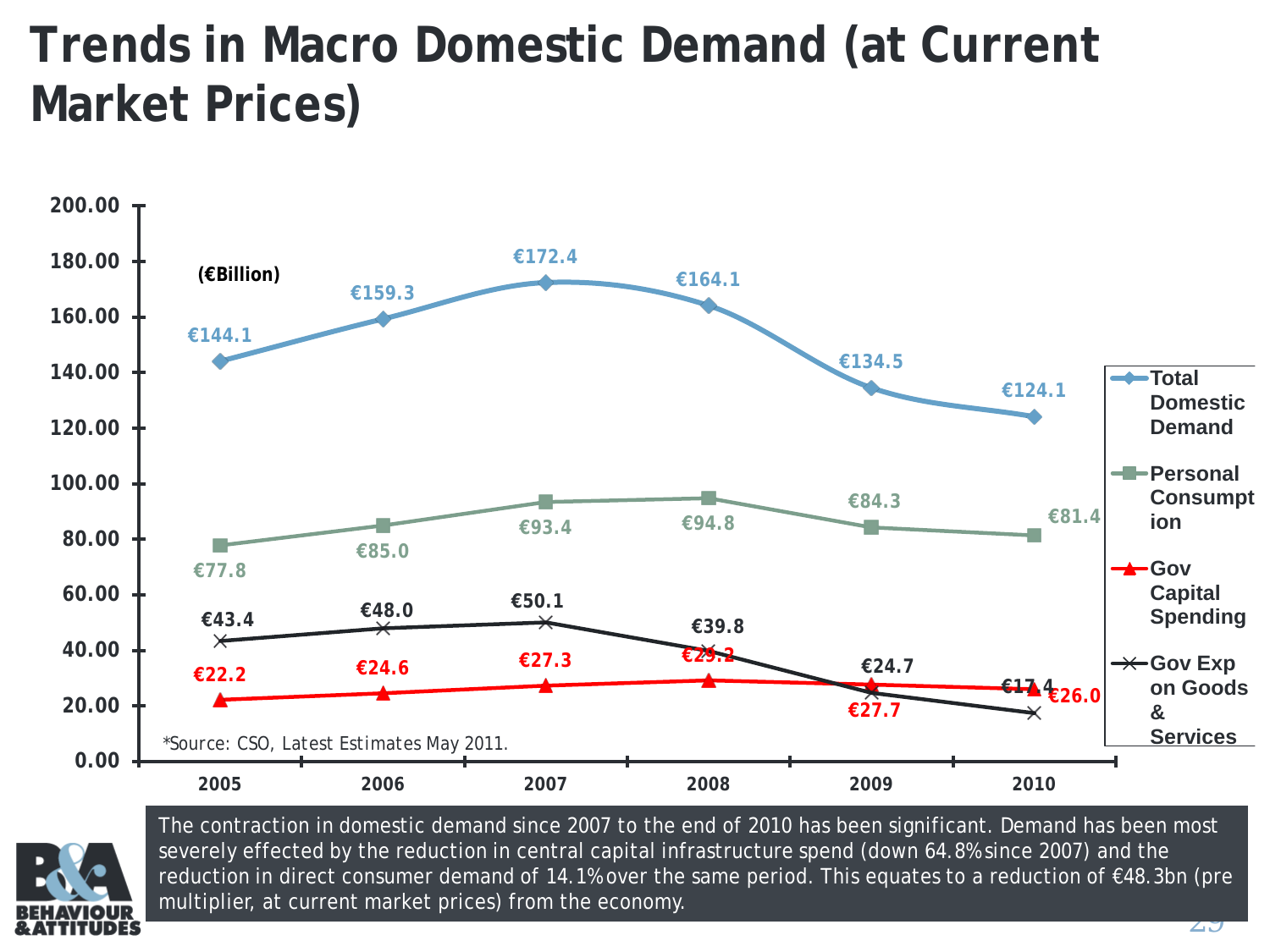### **Balance of Payment: Exports vs Imports (at current market prices)**





30 declined from the peak year 2007 due to reduced disposable income among consumers and also due to reduced Exports remain key to Irish economic recovery, with a significant increase noted for 2010.Import levels have business input requirements, although service imports have continued to increase .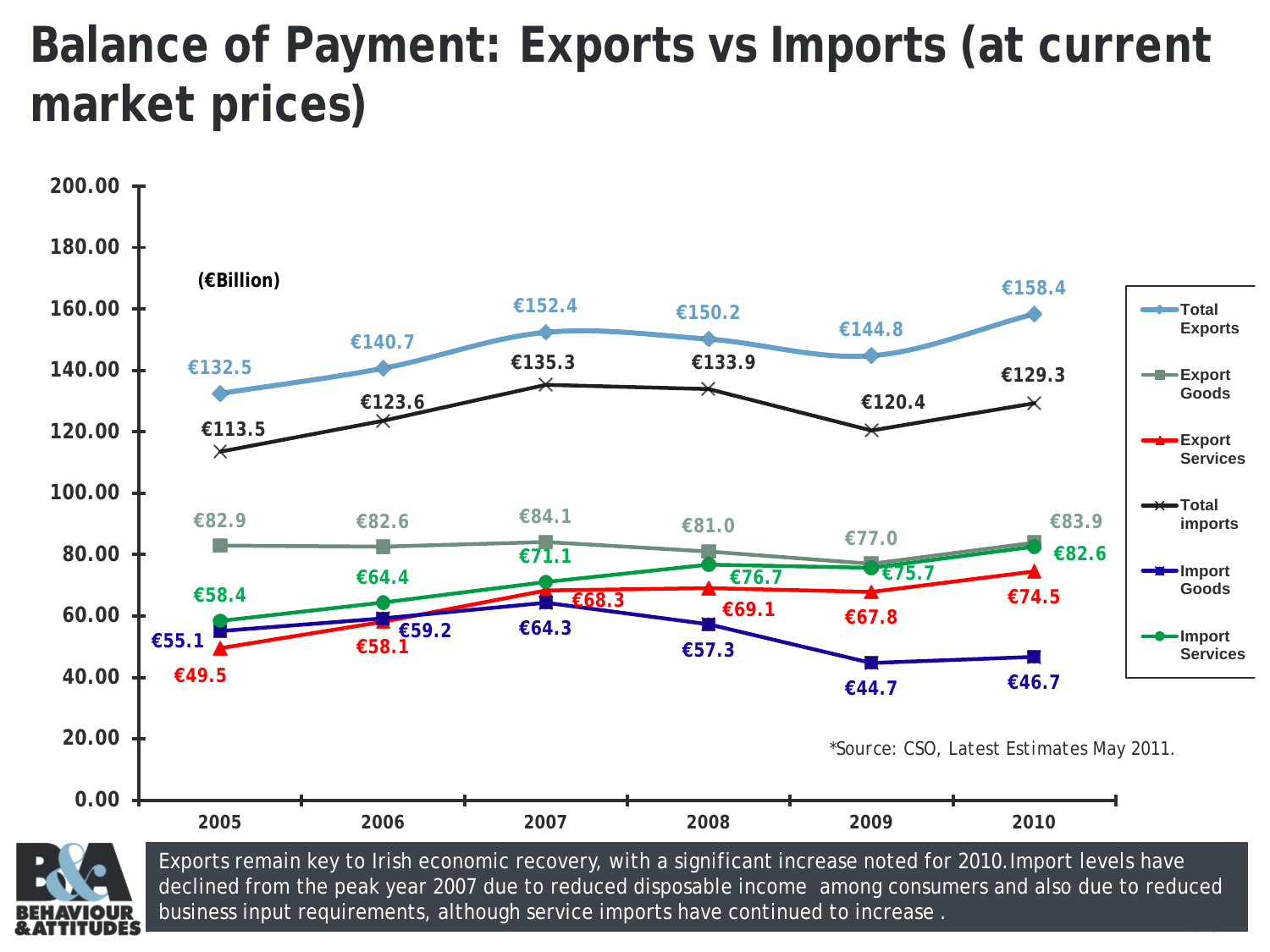### **Balance of Payment: Exports vs Imports (at current market prices)**





Ireland remains a net export country, making more from exports than we pay out in imports. In particular we are a net exporter of goods and products, primarily due to the level of FDI companies located here. In terms of services Ireland remains a net importer, as value levels of import services increase.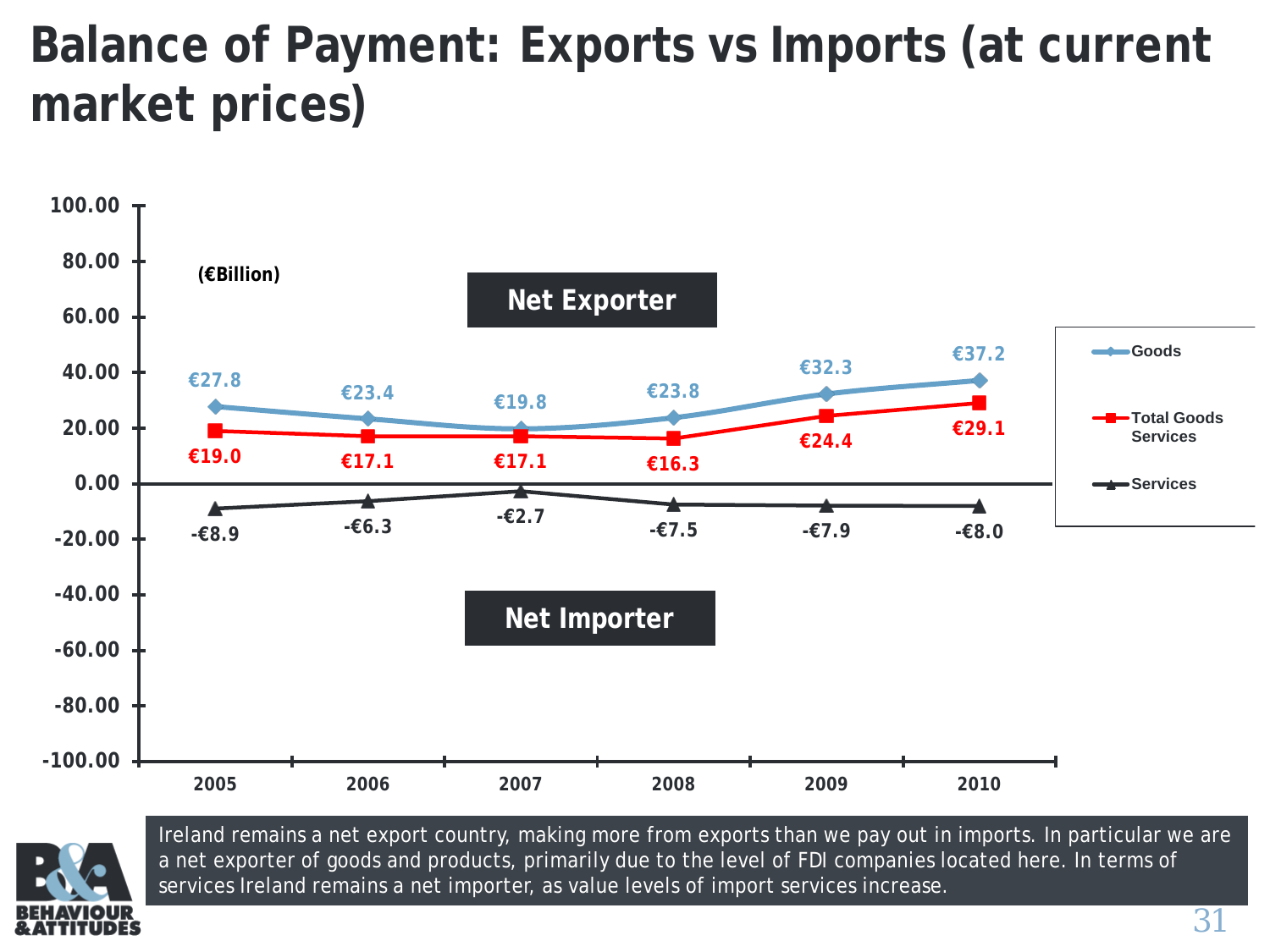# **APPENDICES The Questionnaire**